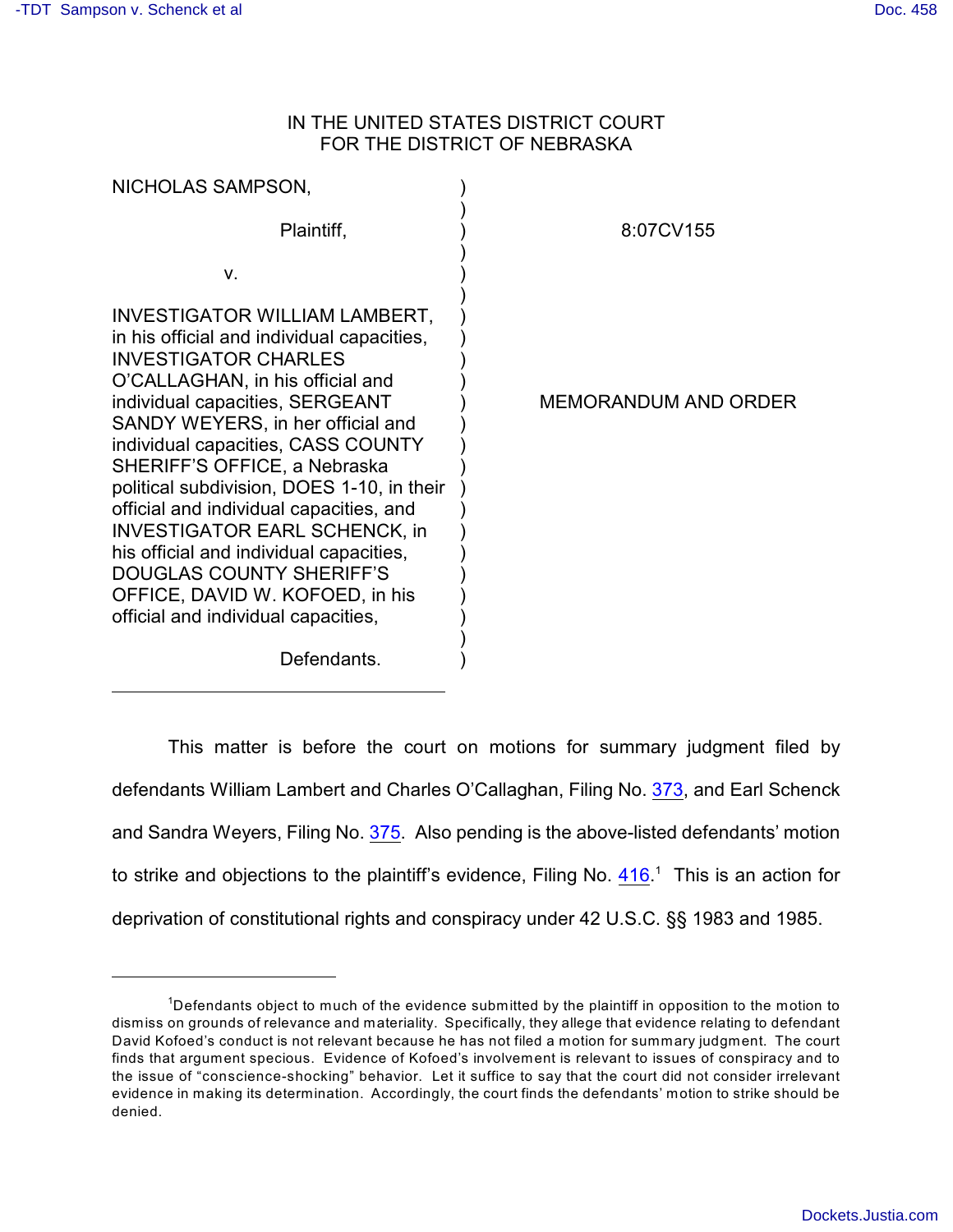This action involves the murders of Sharmon Stock and Wayne Stock on April 17, 2006, in Murdock, Nebraska, and the subsequent joint investigation by the Cass County Sheriff's Office, the Nebraska State Patrol and the Douglas County Sheriff's Office, Crime Scene Investigation Division. The plaintiff in this action is Nicholas Sampson. Sampson is the cousin of Matthew Livers, the nephew of the murder victims.<sup>2</sup> At the time of the incident, defendants Lambert and O'Callaghan were both employed by the Nebraska State Patrol as investigators. Earl Schenck was employed by Cass County Sheriff's Office as a detective and Sandra Weyers was employed by Cass County Sheriff's Office as Schenck's supervisor. Defendant Kofoed was employed by Douglas County Sheriff's Office as the Commander of its Crime Scene Investigation Division. The Douglas County Crime Scene Investigation Division agreed to provide forensic investigation services to the Cass County Sheriff's Office by agreement.

In his amended complaint, the plaintiff alleges violations of his rights under the Fourth, Fifth, Sixth, Eighth, Ninth, and Fourteenth Amendments to the U.S. Constitution. He contends he was wrongfully arrested and incarcerated for the murders. Essentially, he alleges that defendants engineered a false case against him, interviewed him in custody without *Miranda* warnings, coerced a confession from his cognitively impaired co-defendant, Matthew Livers, using threats, trickery and intimidation, withheld evidence of the subsequent recantation of the confession, coerced statements from other individuals, contaminated the confessions of the suspects later convicted of the murders, withheld evidence from prosecutors, and made misrepresentations to defense counsel and to the court.

<sup>&</sup>lt;sup>2</sup>Matthew Livers also has a civil rights action pending in this court, Livers v. Schenck, Case No. 8:08CV107.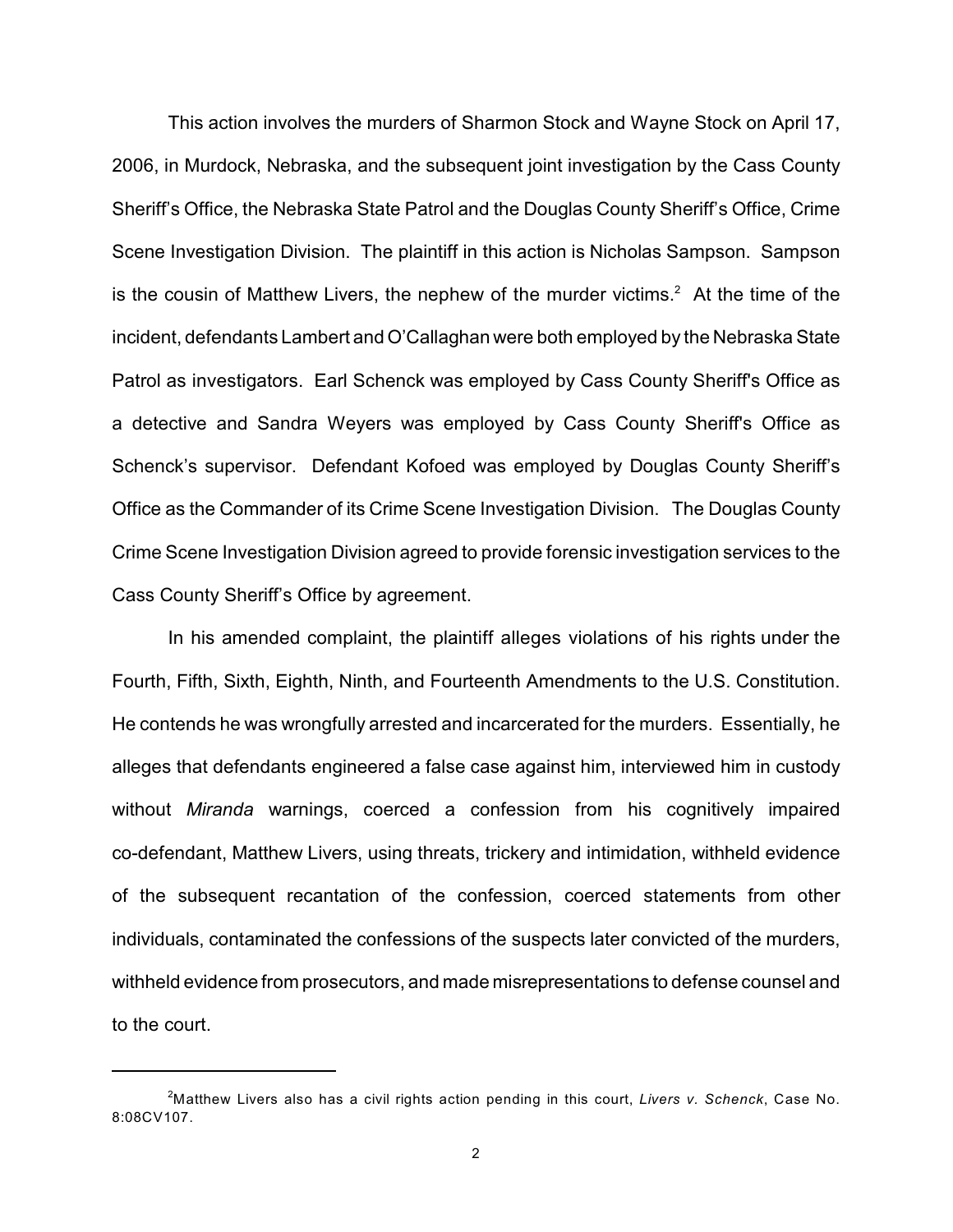The plaintiff alleges that defendants Cass County Sheriff's Office, Douglas County Sheriff's Office, Weyers, Lambert, O'Callaghan, and Kofoed are liable as supervisors because they established policies or practices that encouraged, endorsed, and rewarded their agents and employees for violating his constitutional rights. He also alleges that defendant Cass County Sheriff's Office, through its final policymaker, the Cass County Sheriff, maintained policies and practices that deprived the plaintiff of constitutional rights, including failing to properly train and supervise officers; using interrogation techniques that are likely to result in false and unreliable information from suspects and witnesses; suppressing, destroying, or concealing exculpatory evidence; failing to discipline officers for transgressions of criminal suspects' constitutional rights; procuring unreliable evidence and falsifying and fabricating evidence without regard to whether their policies, practices and customs might result in the conviction of innocent persons; and were deliberately indifferent to violations of criminal suspects' rights.

The plaintiff further alleges that defendant Kofoed and other Douglas County Sheriff's Office Crime Scene Investigation Division employees, under Kofoed's direction, collected and processed physical evidence at the crime scene, and that defendant Kofoed knowingly falsified his reports relating to blood evidence with the intent to impede, obstruct or influence the plaintiff's defense.

Defendants Schenck and Weyers argue that they are entitled to qualified immunity. They assert that their actions did not violate the plaintiff's clearly established constitutional rights. They argue that county sheriffs and deputies have no authority to release criminal suspects once they have been ordered held by a court or to determine what charges will be filed or dropped against criminal suspects under Nebraska law. They also argue that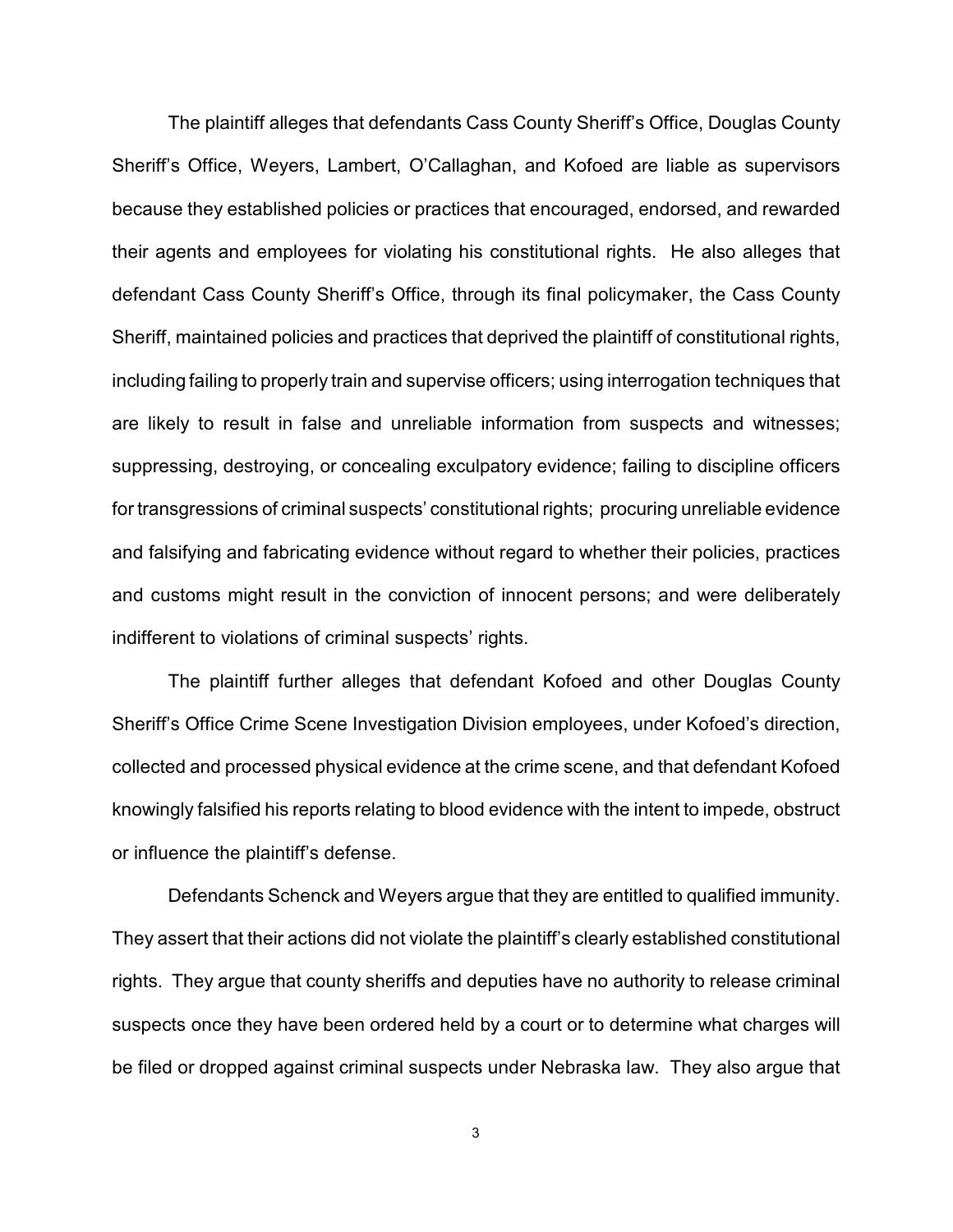the plaintiff's allegations relating to the withholding of exculpatory evidence in violation of *Brady v. Maryland*[, 373 U.S. 83, 86-87 \(1963\)](http://www.westlaw.com/find/default.wl?rs=CLWP3.0&vr=2.0&cite=373+U.S.+83), are not cognizable unless a defendant has been convicted. Further, they argue that the plaintiff lacks standing to challenge Matthew Livers's confession. Finally, they assert there is no evidence of a conspiracy.

Defendants Lambert and O'Callaghan assert that the claims against them in their official capacities and for monetary damages are barred by the Eleventh Amendment. They also assert that they are entitled to qualified immunity. In connection with that argument, they contend that the evidence shows that they had arguable probable cause to arrest the plaintiff. Defendant O'Callaghan additionally asserts that he had no contact with Sampson and had a limited role in the homicide investigation that consisted only of assisting in one consensual search, preparing three search warrants at the direction of the prosecutor, conducting interviews in Nebraska and Texas, and administering polygraph examinations to Matthew Livers and others. Defendant Lambert also argues that his involvement in the investigation was limited and argues that, although he and Detective Schenck interviewed Matthew Livers, he has only spoken to the defendant once. Lambert asserts that he did not participate in Sampson's arrest, nor did he have any conversations with the prosecutor, Nathan Cox, or other Cass County Attorney's Office employees, regarding Sampson's arrest. The defendants have jointly submitted an index of evidence in support of their motions. Filing No. [378](http://ecf.ned.uscourts.gov/doc1/11302029878).

### **FACTS**

The parties have submitted voluminous evidence in support of their respective positions. *See* Filing No. [378](http://ecf.ned.uscourts.gov/doc1/11302029878), Joint Index of Evidence (Evid.); Filing No. [399](http://ecf.ned.uscourts.gov/doc1/11302080883), Plaintiff's Index of Evid., Exs. 1 - 41; Filing No. [401](http://ecf.ned.uscourts.gov/doc1/11302080930), Index of Evid., Attachment, Ex. 42 (Parts 1-4);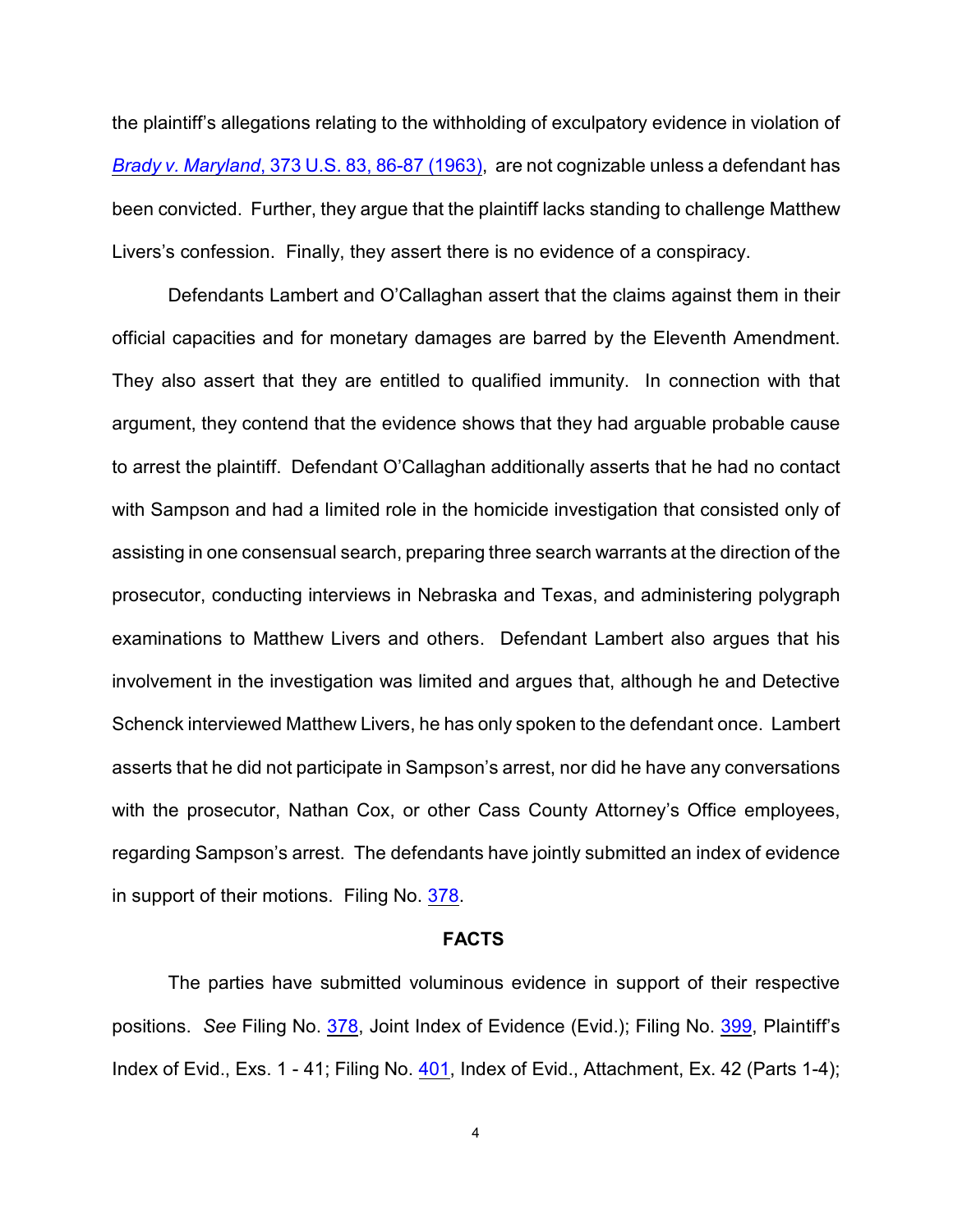Filing No. [402](http://ecf.ned.uscourts.gov/doc1/11302080937), Index of Evid., Ex. 42 (Part 5) to Ex. 46; Filing No. [407](http://ecf.ned.uscourts.gov/doc1/11302086433), Index of Evid. (Supplemental), Ex. 1; Filing No. [418](http://ecf.ned.uscourts.gov/doc1/11302125244), Separate Index of Reply Evid. The evidence includes transcripts and videotapes of interviews and interrogations of Matthew Livers and others, police reports, time sheets, deposition transcripts, court records and exhibits, internal investigation reports, DVDs, polygraphs, and polygraph reports. The court has reviewed enough of the evidence to determine that there are genuine issues of material fact that preclude summary judgment in this case.

The evidence establishes that defendant David Kofoed was charged and convicted in Cass County, Nebraska, District Court of tampering with physical evidence, a class IV felony, in connection with the Stock murder investigation. Filing No. [402](http://ecf.ned.uscourts.gov/doc1/11302080937), Index of Evid., Ex. 43, Information (Doc  $\#$  402-3, Page ID  $\#$  8619-10); Ex. 44, Judgment of Conviction (Doc # 402-4 , Page ID # 8622-23). The plaintiff has produced evidence that defendants Schenck and Lambert made threats, including threats of harm to his family, misrepresented evidence, and used trickery during the Livers interview. Filing No. [399](http://ecf.ned.uscourts.gov/doc1/11302080883), Index of Evid., Ex. 30, Deposition of Earl Schenck ("Schenck Dep.") at 261, 271-84 (Doc # 399-31, Page ID # 6507, 6509-12); Filing No. [399](http://ecf.ned.uscourts.gov/doc1/11302080883), Ex. 1, Transcript of Matthew Livers's interview/interrogation at 102-105 (Doc # 399-1, Page ID # 4147-50); Filing No. [409](http://ecf.ned.uscourts.gov/doc1/11302089239), Index of Evid., Ex. 1, Affidavit of Matthew Livers at 2 (Doc # 409-1, Page ID # 8653).

The evidence shows genuine disputes on numerous other issues. For example, there is a dispute about Matthew Livers's mental capacity and the defendants' awareness of that mental capacity. *See* Filing No. [399](http://ecf.ned.uscourts.gov/doc1/11302080883), Ex. 31, Schenck Dep. at 151-52 (Doc # 399- 31, Page ID # 6479); Ex. 34, Deposition of Charles O'Callaghan ("O'Callaghan Dep.") at 105-07, 184 (Doc # 399-34, Page ID # 6781, 6800). There is evidence of numerous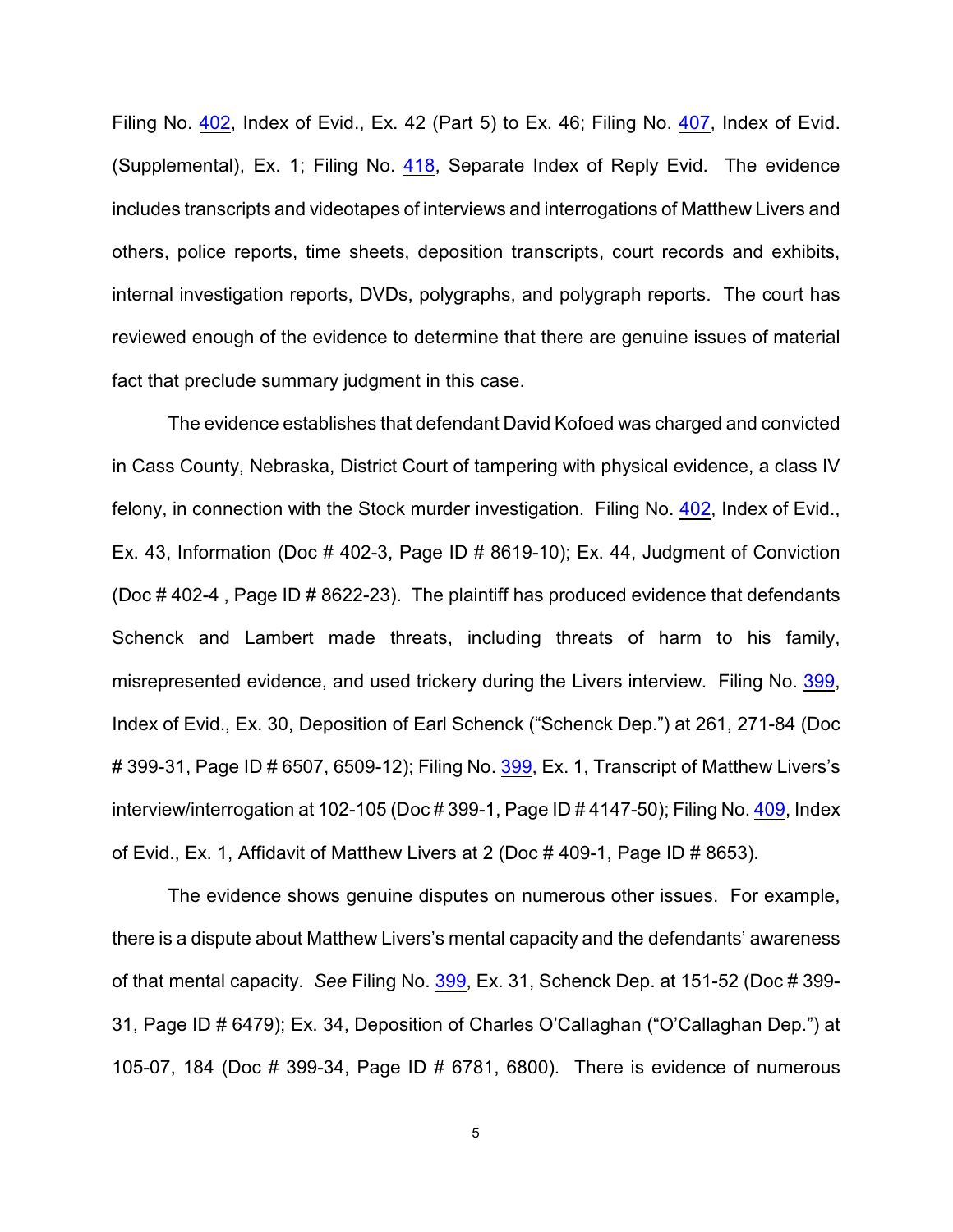improprieties in the handling of physical evidence. *Id.*, Ex. 23, Deposition of Tim Dunning ("Dunning Dep.") at 251-52 (Doc  $\#$  399-23, Page ID  $\#$  5688). There is also a dispute regarding the receipt and timing of discovery or exculpatory materials. Filing No. [402](http://ecf.ned.uscourts.gov/doc1/11302080937), Index of Evid., Ex. 45, Affidavit of Jerry Soucie at 3-5 (Doc # 402-5, Page ID # 8626-28); Filing No. [399](http://ecf.ned.uscourts.gov/doc1/11302080883), Index of Evid., Ex. 32, Deposition of Jerry Soucie ("Soucie Dep.") at 43-45 (Doc # 399-32, Page ID # 6585-87). There is also evidence that suggests that Douglas County Sheriff's Office employees were aware of administrative lapses by defendant Kofoed. *Id.*, Ex. 23, Dunning Dep. at 229 (Doc #399-23, Page ID # 5683). The plaintiff has also produced evidence of numerous meetings between the defendants. *Id.*, Ex. 34, O'Callaghan Dep. 145-48 (Doc # 399-34, Page ID # 6791); Ex. 21, Kofoed Dep. at 204-210 (Doc # 399-21, Page ID # 5502-08); Ex. 26, Deposition of Charles Phillips at 13-15, 89-91 (Doc # 399-26, Page ID # 5833, 5852). Evidence that calls into question the credibility of defendant O'Callaghan has also been submitted. *Id.*, Ex. 34, O'Callaghan Dep. at 12-28 (Doc # 399-34, Page ID # 6757-61). There is also evidence that the fact that the plaintiff recanted his confession was concealed from the defense and the prosecutor. *Id.*, Ex. 32, Soucie Dep. at 35 (Doc # 399-32, Page ID # 6583); Ex. 40, Deposition of Nathan Cox ("Cox Dep.") at 140-45 (Doc # 399-40, Page ID # 7373-75). Evidence also shows that the behavioral profiler who provided crime analysis was never informed that the confession had been recanted. *Id.*, Ex. 27, Deposition of Gary Plank at 43 ((Doc # 399-27, Page ID # 5951). Defendant Weyers, the supervisor, testified by deposition that she knew the confession did not match the details of the crime scene. *Id.*, Ex. 33, Deposition of Sandra Weyers ("Weyers Dep.") at 250-51 (Doc # 399-33, Page ID # 6707). The plaintiff has presented evidence that there was no evidence, other than Livers's confession that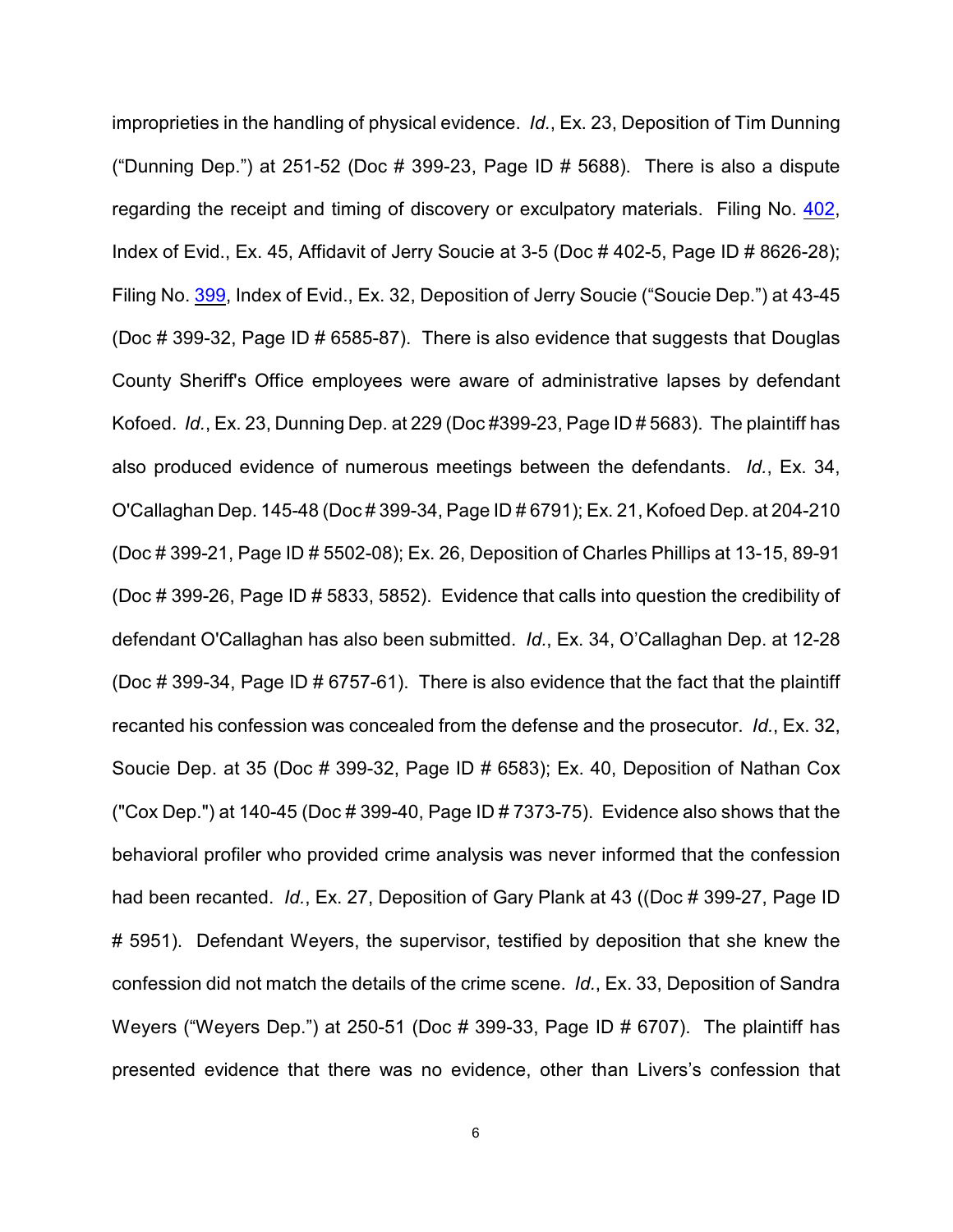implicated Sampson. *Id.* at 276 (Doc # 399-33, Page ID # 6713); Ex. 37, Deposition of William Lambert at 131-32 (Doc # 399-37, Page ID # 7013-14). Additionally, there are inconsistencies and contradictions in the evidence that are too numerous to list.

### **DISCUSSION**

## **A. Law**

On a motion for summary judgment, the question before the court is whether the record, when viewed in the light most favorable to the nonmoving party, shows that there is no genuine issue as to any material fact and that the moving party is entitled to judgment as a matter of law. Fed. R. Civ. P. 56(c); *[Mansker v. TMG Life Ins. Co.](http://www.westlaw.com/find/default.wl?rs=CLWP3.0&vr=2.0&cite=54+F.3d+1322)*, 54 F.3d 1322, [1326 \(8th Cir. 1995\)](http://www.westlaw.com/find/default.wl?rs=CLWP3.0&vr=2.0&cite=54+F.3d+1322). Where unresolved issues are primarily legal rather than factual, summary judgment is particularly appropriate. *Id.* In ruling on a motion for summary judgment, a court must not weigh evidence or make credibility determinations. *[Kenney v.](http://www.westlaw.com/find/default.wl?rs=CLWP3.0&vr=2.0&cite=347+F.3d+1041) Swift Transp. Co.*[, 347 F.3d 1041, 1044 \(8th Cir. 2003\)](http://www.westlaw.com/find/default.wl?rs=CLWP3.0&vr=2.0&cite=347+F.3d+1041).

The law imposes civil liability on any person who "under color of any statute, ordinance, regulation, custom, or usage, of any State . . . subjects, or causes to be subjected, any citizen of the United States . . . to the deprivation of any rights, privileges, or immunities secured by the Constitution and laws." 42 U.S.C. § 1983. The principles of qualified immunity shield an officer from personal liability when an officer reasonably believes that his or her conduct complies with the law. *[Pearson v. Callahan](http://www.westlaw.com/find/default.wl?rs=CLWP3.0&vr=2.0&cite=129+S.Ct.+808)*, — U.S. —, [—, 129 S. Ct. 808, 823 \(2009\)](http://www.westlaw.com/find/default.wl?rs=CLWP3.0&vr=2.0&cite=129+S.Ct.+808). "Qualified immunity balances two important interests–-the need to hold public officials accountable when they exercise power irresponsibly and the need to shield officials from harassment, distraction, and liability when they perform their duties reasonably." *Id.* at 815. "Qualified immunity—which shields Government officials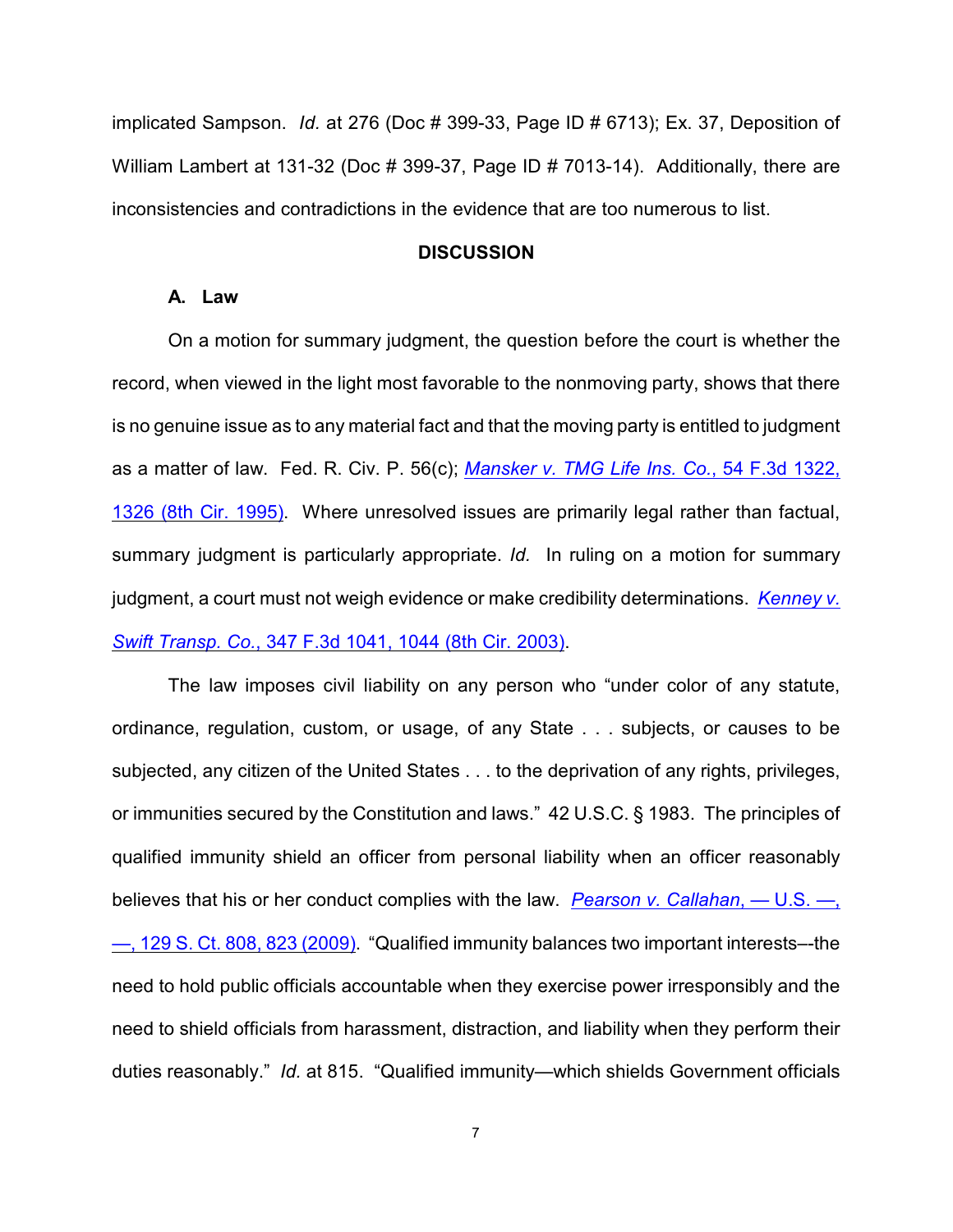'from liability for civil damages insofar as their conduct does not violate clearly established statutory or constitutional rights,'—is both a defense to liability and a limited 'entitlement not to stand trial or face the other burdens of litigation.'" *[Ashcroft v. Iqbal](http://www.westlaw.com/find/default.wl?rs=CLWP3.0&vr=2.0&cite=129+S.Ct.+1937)*, — U.S.—, —, [129 S. Ct. 1937, 1945-46 \(2009\)](http://www.westlaw.com/find/default.wl?rs=CLWP3.0&vr=2.0&cite=129+S.Ct.+1937) (quotations omitted). The defense "is usually raised by a motion for summary judgment after a limited amount of discovery has been conducted to determine whether defendants acted objectively in a reasonable manner and whether a plaintiff's rights were clearly established at the time of the alleged deprivation." *[Whisman](http://www.westlaw.com/find/default.wl?rs=CLWP3.0&vr=2.0&cite=119+F.3d+1303) v. Rinehart*[, 119 F.3d 1303, 1309 \(8th Cir. 1997\)](http://www.westlaw.com/find/default.wl?rs=CLWP3.0&vr=2.0&cite=119+F.3d+1303). The qualified immunity defense is not available in an action to enjoin future conduct or in an action against a municipality. *[County of Sacramento v. Lewis](http://www.westlaw.com/find/default.wl?rs=CLWP3.0&vr=2.0&cite=523+U.S.+833)*, 523 U.S. 833, 842 n.5 (1998).

When summary judgment is sought on a qualified immunity defense, the court inquires whether the party opposing the motion has raised any triable issue barring summary adjudication. *Ortiz v. Jordan*[, — U.S. —, —,131 S. Ct. 884, 889 \(2011\)](http://www.westlaw.com/find/default.wl?rs=CLWP3.0&vr=2.0&cite=131+S.Ct.+884). To overcome the defendants' qualified immunity claims, a plaintiff must show that: "(1) the facts, viewed in the light most favorable to the plaintiff[s], demonstrate the deprivation of a constitutional . . . right; and (2) the right was clearly established at the time of the deprivation." *Baribeau v. City of Minneapolis*[, 596 F.3d 465, 474 \(8th Cir. 2010\)](http://www.westlaw.com/find/default.wl?rs=CLWP3.0&vr=2.0&cite=596+F.3d+465) (quoting *[Howard v. Kansas City Police Dep't](http://www.westlaw.com/find/default.wl?rs=CLWP3.0&vr=2.0&cite=570+F.3d+984)*, 570 F.3d 984, 988 (8th Cir. 2009)); *[Wilson v.](http://www.westlaw.com/find/default.wl?rs=CLWP3.0&vr=2.0&cite=260+F.3d+946) Lawrence County*[, 260 F.3d 946, 951 \(8th Cir. 2001\)](http://www.westlaw.com/find/default.wl?rs=CLWP3.0&vr=2.0&cite=260+F.3d+946). For a constitutional right to be clearly established, its contours "must be sufficiently clear that a reasonable official would understand that what he is doing violates that right." *[Anderson v. Creighton](http://www.westlaw.com/find/default.wl?rs=CLWP3.0&vr=2.0&cite=483+U.S.+635)*, 483 U.S. 635, [640 \(1987\)](http://www.westlaw.com/find/default.wl?rs=CLWP3.0&vr=2.0&cite=483+U.S.+635): *Wilson*[, 260 F.3d at 951](http://www.westlaw.com/find/default.wl?rs=CLWP3.0&vr=2.0&cite=260+F.3d+951) ("To be clearly established, there need not be a case decided on all fours with the present factual circumstances, rather, it need only be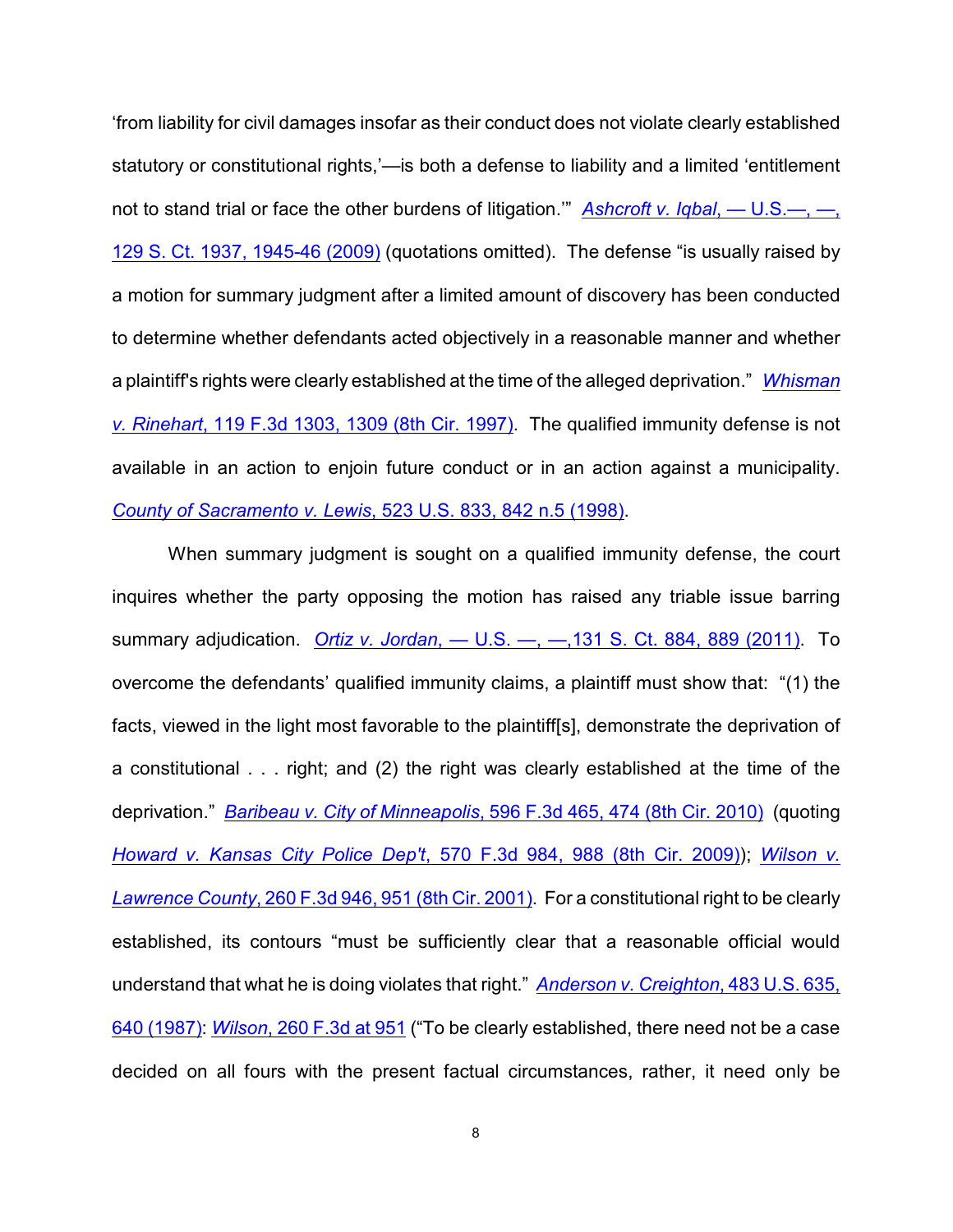apparent from pre-existing law that the conduct is unlawful."). Courts may decide which qualified immunity prong to address first, "in light of the circumstances in the particular case at hand" in the exercise of sound discretion. *Pearson*, 555 U.S. at —, 129 S. Ct. at 818) (abrogating former mandatory two-step procedure requiring courts to first address the "constitutional question" before turning to the "qualified immunity question," the first inquiry being "whether a constitutional right would have been violated on the facts alleged"); *Baribeau*[, 596 F.3d at 474](http://www.westlaw.com/find/default.wl?rs=CLWP3.0&vr=2.0&cite=596+F.3d+474) (finding it most beneficial to first address whether the facts, when considered in the plaintiffs' favor, establish a violation of the plaintiffs' constitutional rights).

"Whether a given set of facts entitles the official to summary judgment on qualified immunity grounds is a question of law," however, "if there is a genuine dispute concerning predicate facts material to the qualified immunity issue, there can be no summary judgment." *Turney v. Waterbury*[, 375 F.3d 756, 759-760 \(8th Cir. 2004\)](http://www.westlaw.com/find/default.wl?rs=CLWP3.0&vr=2.0&cite=375+F.3d+756) (quotations omitted); *see Iqbal*[, 129 S. Ct. at 1947](http://www.westlaw.com/find/default.wl?rs=CLWP3.0&vr=2.0&cite=129+S.Ct.+1947) (noting that "determining whether there is a genuine issue of material fact at summary judgment is a question of law, but it is a legal question that sits near the law-fact divide"). A successful claim of qualified immunity will generally "present 'purely legal' issues capable of resolution 'with reference only to undisputed facts.'" *Ortiz*[, 131 S. Ct. at 892](http://www.westlaw.com/find/default.wl?rs=CLWP3.0&vr=2.0&cite=131+S.Ct.+892) (noting that "[c]ases fitting that bill typically involve contests not about what occurred, or why an action was taken or omitted, but disputes about the substance and clarity of pre-existing law"); *see, e.g., [Behrens v. Pelletier](http://www.westlaw.com/find/default.wl?rs=CLWP3.0&vr=2.0&cite=516+U.S.+299)*, 516 U.S. 299, [313 \(1996\)](http://www.westlaw.com/find/default.wl?rs=CLWP3.0&vr=2.0&cite=516+U.S.+299) (stating that "typically, the issue is whether the federal right allegedly infringed was clearly established"); *Johnson v. Jones*[, 515 U.S. 304, 313-18](http://www.westlaw.com/find/default.wl?rs=CLWP3.0&vr=2.0&cite=515+U.S.+304) (reaffirming that summary judgment determinations are appealable when they resolve a dispute concerning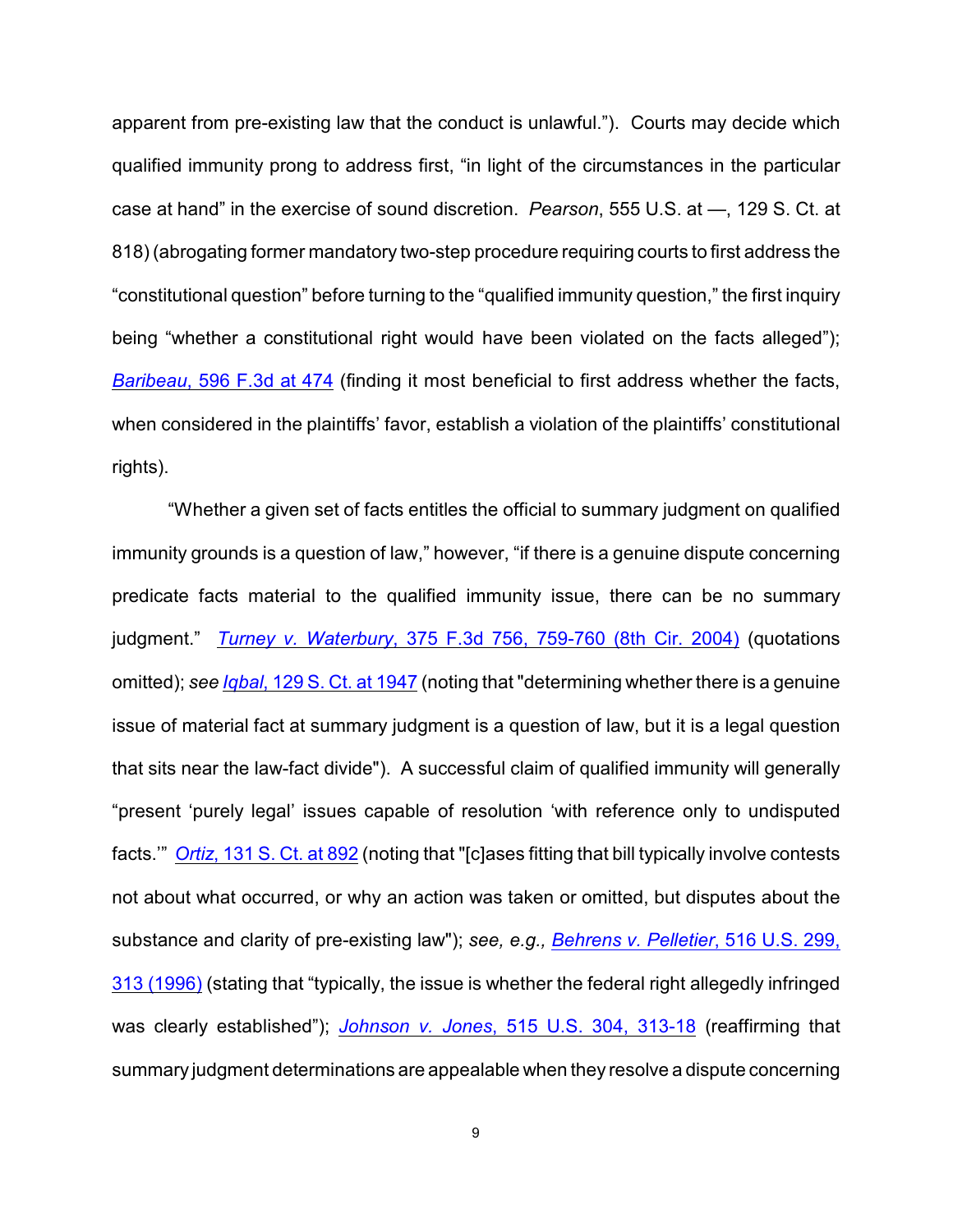an "abstract issu[e] of law" relating to qualified immunity, not when the record raises genuine issues of fact); *Pearson*, 555 U.S. at —, 129 S. Ct. at 819 (noting that the qualified immunity procedure is of little use in fact-bound cases).

Even if a defendant frames an issue in terms of qualified immunity, the court should determine whether he is simply arguing that the plaintiff offered insufficient evidence to create a material issue of fact. *White v. McKinley*[, 519 F.3d 806, 813 \(8th Cir. 2008\)](http://www.westlaw.com/find/default.wl?rs=CLWP3.0&vr=2.0&cite=519+F.3d+806). The party asserting immunity always has the burden to establish the relevant predicate facts, and at the summary judgment stage, the nonmoving party is given the benefit of all reasonable inferences. *Id.* If there is a genuine dispute concerning predicate facts material to the qualified immunity issue, the defendant is not entitled to summary judgment. *Id.* The threshold question then is whether, viewed in the light most favorable to the plaintiff, the facts demonstrate that the defendants' conduct violated a constitutional right. *Id.*

It has been clearly established for decades that the Due Process Clause of the Fifth and Fourteenth Amendments protects against intentional or bad faith failure to disclose exculpatory material. *Villasana v. Wilhoit,* [368 F.3d 976, 980 \(2004\)](http://www.westlaw.com/find/default.wl?rs=CLWP3.0&vr=2.0&cite=368+F.3d+976) (damages under section 1983 can be recovered from law enforcement officers for due process claims for intentional or bad faith failure to disclose *Brady* material to the prosecutor or to the defense); *see also Arizona v. Youngblood*[, 488 U.S. 51, 58 \(1988\)](http://www.westlaw.com/find/default.wl?rs=CLWP3.0&vr=2.0&cite=488+U.S.+51); *[Parish v. City of](http://www.westlaw.com/find/default.wl?rs=CLWP3.0&vr=2.0&cite=594+F.3d+551) Chicago*[, 594 F.3d 551, 554 \(7th Cir. 2009\)](http://www.westlaw.com/find/default.wl?rs=CLWP3.0&vr=2.0&cite=594+F.3d+551) (recognizing that a § 1983 plaintiff has a "due process claim in the original sense of that phrase" in that he did not receive a fair trial if the prosecutors withheld material exculpatory evidence); *Jones v. Chicago*[, 856 F.2d 985, 992](http://www.westlaw.com/find/default.wl?rs=CLWP3.0&vr=2.0&cite=856+F.2d+985) [\(7th Cir.1988\)](http://www.westlaw.com/find/default.wl?rs=CLWP3.0&vr=2.0&cite=856+F.2d+985) (affirming verdict in civil rights conspiracy for "railroading" a suspect); *[Jean](http://www.westlaw.com/find/default.wl?rs=CLWP3.0&vr=2.0&cite=221+F.3d+656)*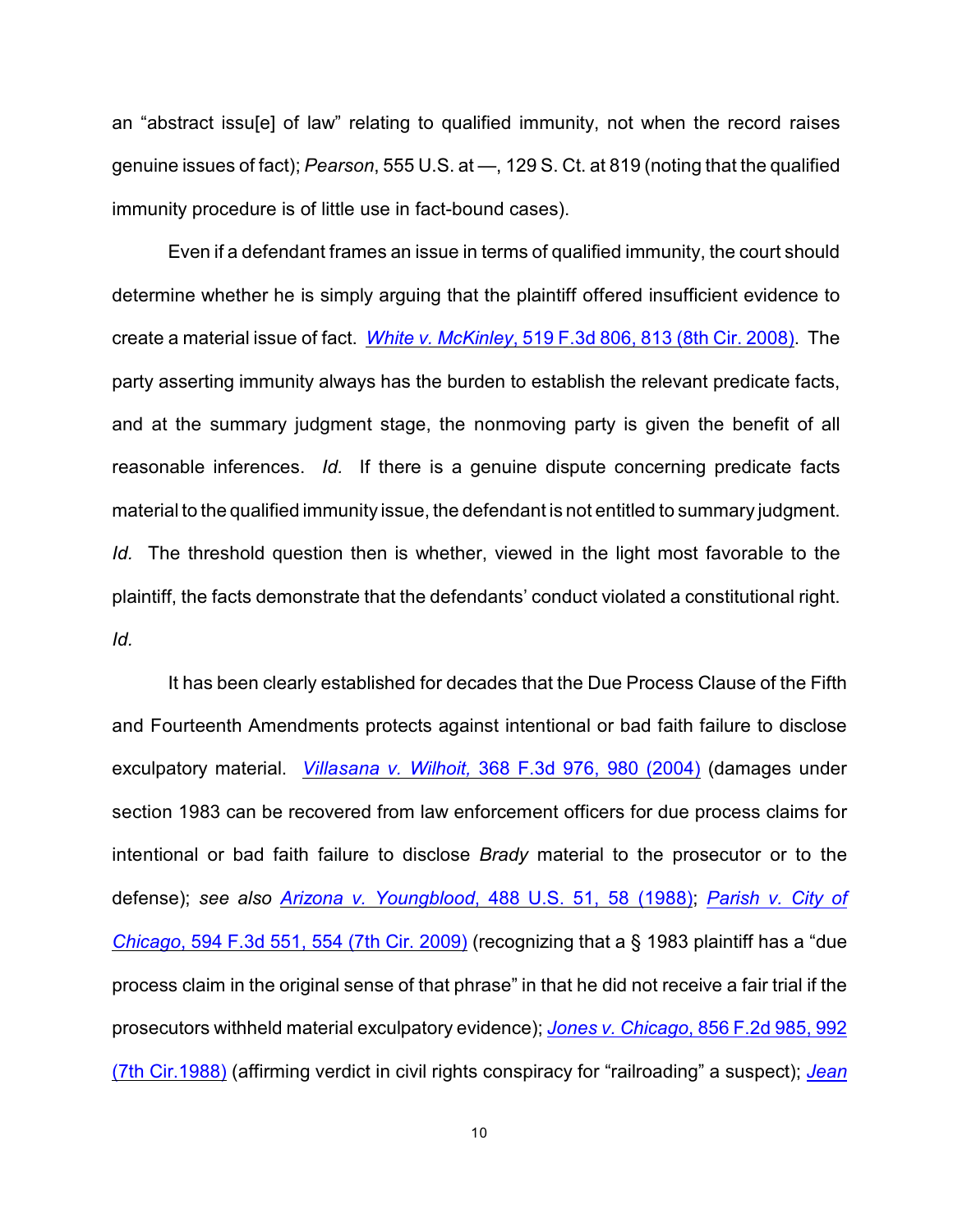*v. Collins*, 221 F.3d 656, 663 (4th Cir. 2000) (en banc) (concluding that police who deliberately withhold exculpatory evidence, and thus prevent the prosecutors from complying with *Brady*, violate the due process clause); *Brown v. Miller*[, 519 F.3d 231, 238](http://www.westlaw.com/find/default.wl?rs=CLWP3.0&vr=2.0&cite=519+F.3d+231) [\(5th Cir. 2008\)](http://www.westlaw.com/find/default.wl?rs=CLWP3.0&vr=2.0&cite=519+F.3d+231) (finding that the law was sufficiently clear in 1984 that a state crime lab technician would have known that suppression of exculpatory evidence would violate a defendant's rights). Further, the Eighth Circuit has clearly extended liability for concealing exculpatory evidence to all law enforcement officials. *[White v. McKinley](http://www.westlaw.com/find/default.wl?rs=CLWP3.0&vr=2.0&cite=519+F.3d+814)*, 519 F.3d at 814 (upholding a § 1983 judgment against a police officer who was alleged to have concealed exculpatory evidence).

The Eighth Circuit Court of Appeals has similarly recognized that wrongful pretrial detention may amount to a constitutional violation. *See [Kennell v. Gates,](http://www.westlaw.com/find/default.wl?rs=CLWP3.0&vr=2.0&cite=215+F.3d+825)* 215 F.3d 825, [828 n.4 \(8th Cir. 2000\)](http://www.westlaw.com/find/default.wl?rs=CLWP3.0&vr=2.0&cite=215+F.3d+825) (holding that police officer's deliberate indifference to mistaken identification that caused wrongful pretrial detention constituted a violation of substantive due process). It has also been clearly established for many years that a person has a right under the Fourth Amendment not to be arrested without probable cause. *[Habiger v. City](http://www.westlaw.com/find/default.wl?rs=CLWP3.0&vr=2.0&cite=80+F.3d+289) of Fargo*[, 80 F.3d 289, 295 \(8th Cir. 1996\)](http://www.westlaw.com/find/default.wl?rs=CLWP3.0&vr=2.0&cite=80+F.3d+289). The Fourth Amendment requires a truthful factual showing sufficient to constitute probable cause. *[Hedges v. Poletis](http://www.westlaw.com/find/default.wl?rs=CLWP3.0&vr=2.0&cite=177+F.3d+1071)*, 177 F.3d 1071, [1074 \(8th Cir. 1999\)](http://www.westlaw.com/find/default.wl?rs=CLWP3.0&vr=2.0&cite=177+F.3d+1071); *see also [Ricciuti v. N.Y.C. Transit Auth.](http://www.westlaw.com/find/default.wl?rs=CLWP3.0&vr=2.0&cite=124+F.3d+123)*, 124 F.3d 123, 130 (2d [Cir.1997\)](http://www.westlaw.com/find/default.wl?rs=CLWP3.0&vr=2.0&cite=124+F.3d+123) ("When a police officer creates false information likely to influence [a factfinder's] decision and forwards that information to prosecutors, he violates the accused's constitutional right to a fair trial. . . ."); *[Stemler v. City of Florence,](http://www.westlaw.com/find/default.wl?rs=CLWP3.0&vr=2.0&cite=126+F.3d+856)* 126 F.3d 856, 872 (6th [Cir. 1997\)](http://www.westlaw.com/find/default.wl?rs=CLWP3.0&vr=2.0&cite=126+F.3d+856) (finding, under law that was clearly established in 1994, that an officer violates the right to due process by knowingly fabricating evidence); *Burk v. Beene*[, 948 F.2d 489,](http://www.westlaw.com/find/default.wl?rs=CLWP3.0&vr=2.0&cite=948+F.2d+489)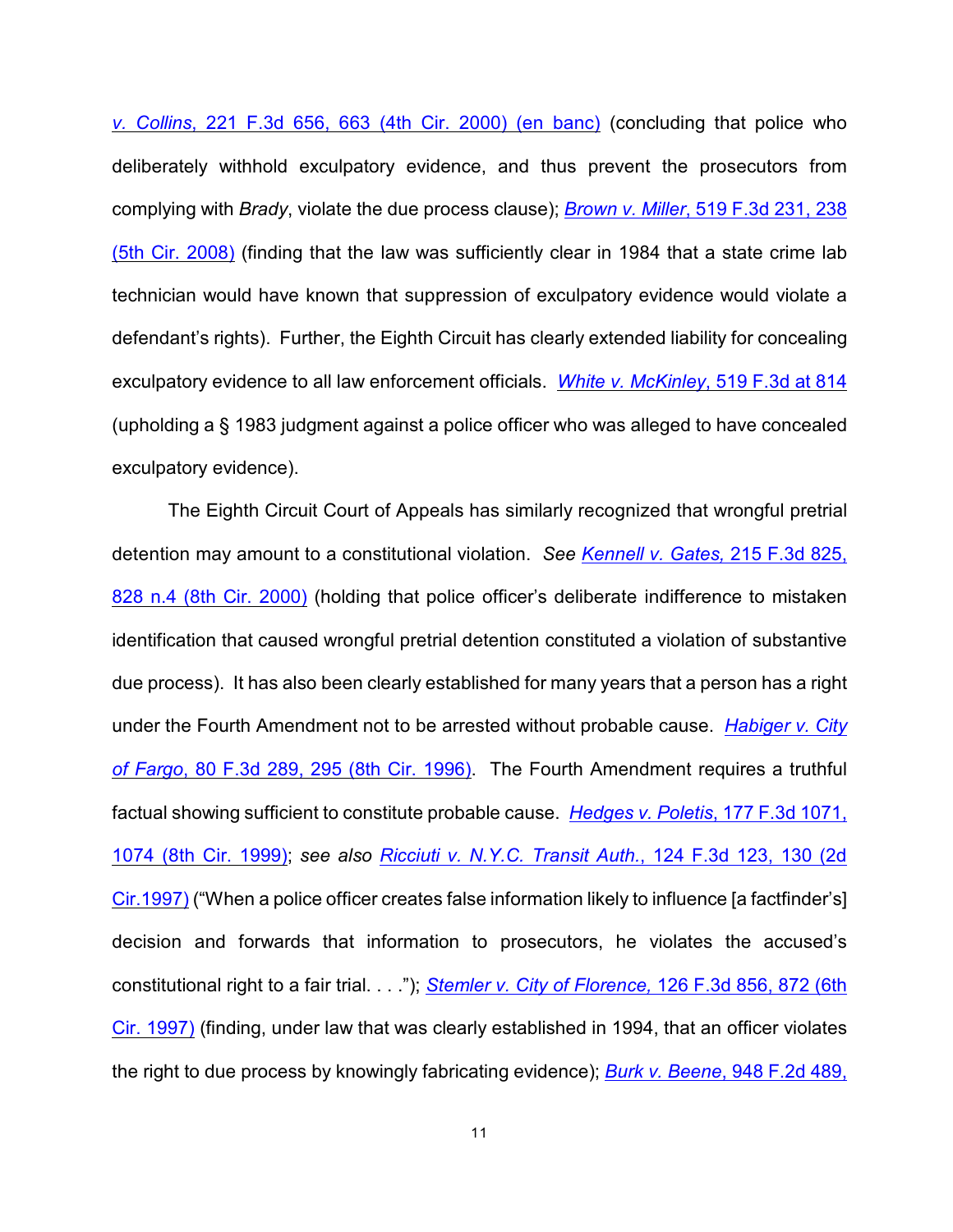494 (8th Cir.1991) (relying on information known to be false in support of an application for an arrest warrant is not objectively reasonable).

In the wrongful arrest context, officers are entitled to qualified immunity "if they arrest a suspect under the mistaken belief that they have probable cause to do so, provided that the mistake is objectively reasonable." *Amrine v. Brooks*[, 522 F.3d 823, 832 \(8th Cir. 2008\)](http://www.westlaw.com/find/default.wl?rs=CLWP3.0&vr=2.0&cite=522+F.3d+823). The determination is whether the officers had "arguable probable cause" to arrest. *Baribeau*[, 596 F.3d at 465](http://www.westlaw.com/find/default.wl?rs=CLWP3.0&vr=2.0&cite=596+F.3d+465) ("'[t]he issue for immunity purposes is not probable cause in fact but arguable probable cause," that is, whether the officer should have known that the arrest violated plaintiff's clearly established right."); *Burk*[, 948 F.2d at 494](http://www.westlaw.com/find/default.wl?rs=CLWP3.0&vr=2.0&cite=948+F.2d+494) (relying on information known to be false in support of an application for an arrest warrant fails to establish probable cause).

A defendant's good faith or bad faith is irrelevant to the qualified immunity inquiry. *Id.* The standard is one of "objective reasonableness." *Malley v. Briggs*[, 475 U.S. 335, 344](http://www.westlaw.com/find/default.wl?rs=CLWP3.0&vr=2.0&cite=475+U.S.+335) [\(1986\)](http://www.westlaw.com/find/default.wl?rs=CLWP3.0&vr=2.0&cite=475+U.S.+335). The question is whether a reasonably well-trained officer in the defendant's position would have known that evidence failed to establish probable cause. *Burk*[, 948 F.2d at 494](http://www.westlaw.com/find/default.wl?rs=CLWP3.0&vr=2.0&cite=948+F.2d+494) (noting that if material information was known by her to be false, or there was no reasonable basis for believing it, it was not objectively reasonable for an officer to use the information to obtain an arrest warrant).

An intentional or reckless failure to investigate other leads also offends a defendant's due process rights. *See [Wilson v. Lawrence County](http://www.westlaw.com/find/default.wl?rs=CLWP3.0&vr=2.0&cite=260+F.3d+957)*, 260 F.3d at 957. The liberty interest at stake in such a claim is the "interest in obtaining fair criminal proceedings." *Id.* at 956 n.8. The test to determine whether state officers' actions violate this protected liberty interest is whether those actions shock the conscience. *Id.* at 956; *[Moran v. Clarke](http://www.westlaw.com/find/default.wl?rs=CLWP3.0&vr=2.0&cite=296+F.3d+638)*, 296 F.3d 638,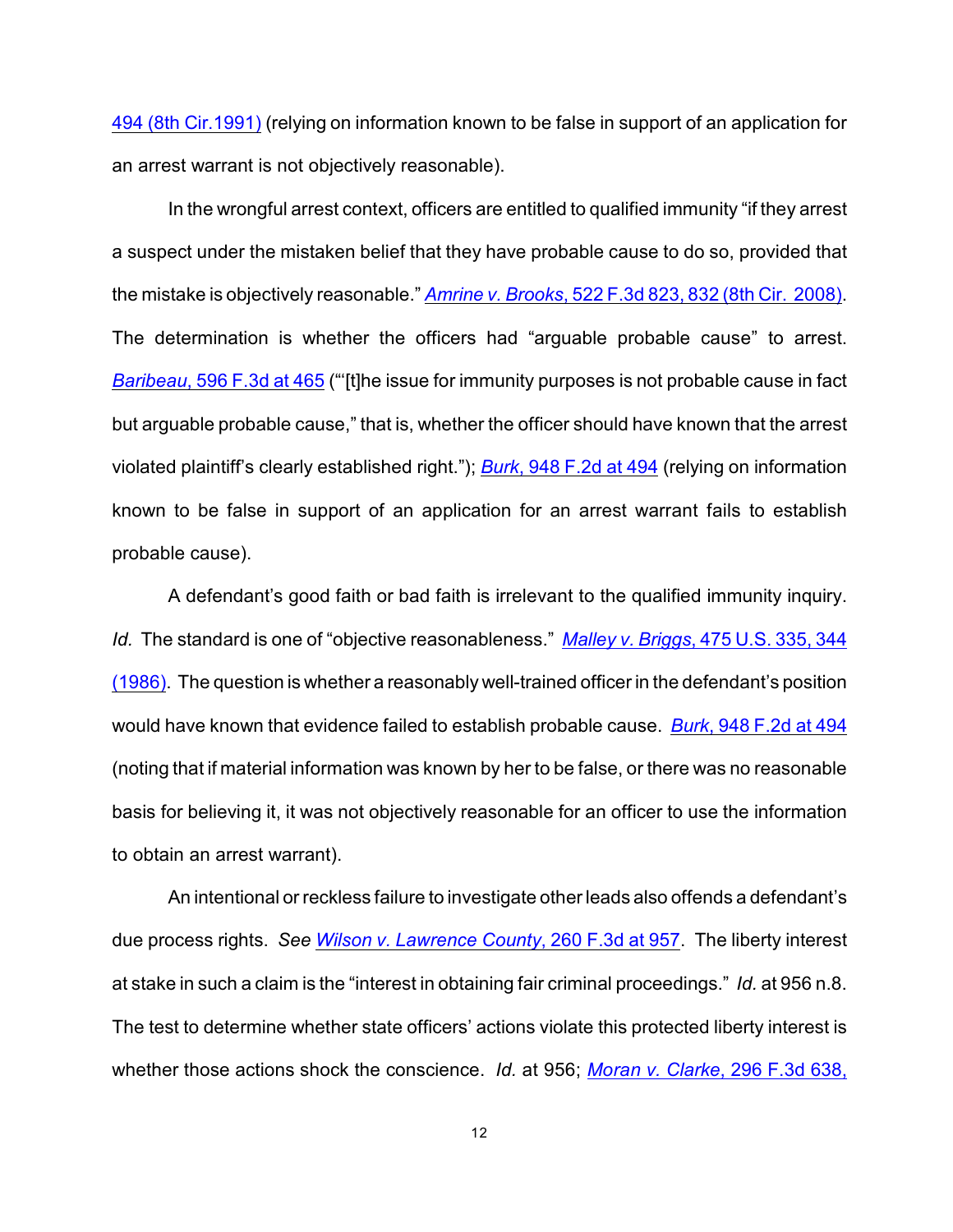651 (8th Cir.2002) (en banc) (Bye, J., concurring and writing for a majority on the issue) (noting that in order to establish a substantive due process violation, a plaintiff must demonstrate that a fundamental right was violated and that the conduct shocks the conscience).

Whether the alleged conduct shocks the conscience is a question of law. *[Terrell v.](http://www.westlaw.com/find/default.wl?rs=CLWP3.0&vr=2.0&cite=396+F.3d+975) Larson*[, 396 F.3d 975, 981 \(8th Cir. 2005\) \(en banc\)](http://www.westlaw.com/find/default.wl?rs=CLWP3.0&vr=2.0&cite=396+F.3d+975). Where state officials "have the opportunity to deliberate various alternatives prior to selecting a course of conduct, such action violates due process if it is done recklessly." *Wilson,* [260 F.3d at 956](http://www.westlaw.com/find/default.wl?rs=CLWP3.0&vr=2.0&cite=260+F.3d+956). The recklessness standard is appropriate in a post-arrest investigation where officers have the "the luxury of unhurried judgments and repeated reflections." *Id.* The recklessness standard normally contains a subjective component similar to criminal recklessness. *Id.* at 956 n.9. Thus, to establish a violation of substantive due process, a plaintiff must show that state actors intentionally or recklessly failed to investigate, thereby shocking the conscience. *See id.* at 955-56.

Mere negligent failure to investigate does not violate substantive due process. *Moran*[, 296 F.3d at 655](http://www.westlaw.com/find/default.wl?rs=CLWP3.0&vr=2.0&cite=296+F.3d+655). Likewise, allegations of gross negligence do not give rise to a constitutional violation. *Id.* (holding that an officer's negligent failure to investigate inconsistencies or other leads is insufficient to establish conscience-shocking misconduct); *Clemmons v. Armontrout*[, 477 F.3d 962, 966 \(8th Cir. 2007\)](http://www.westlaw.com/find/default.wl?rs=CLWP3.0&vr=2.0&cite=477+F.3d+962) (rejecting the contention that failure to investigate another suspect shocked the conscience because there was "no explanation for why these actions constitute recklessness as opposed to mere negligence"); *but see Wilson*[, 260 F.3d at 957](http://www.westlaw.com/find/default.wl?rs=CLWP3.0&vr=2.0&cite=260+F.3d+957) (stating that a failure to investigate other leads when faced with an involuntary confession and no reliable corroborating evidence "could easily be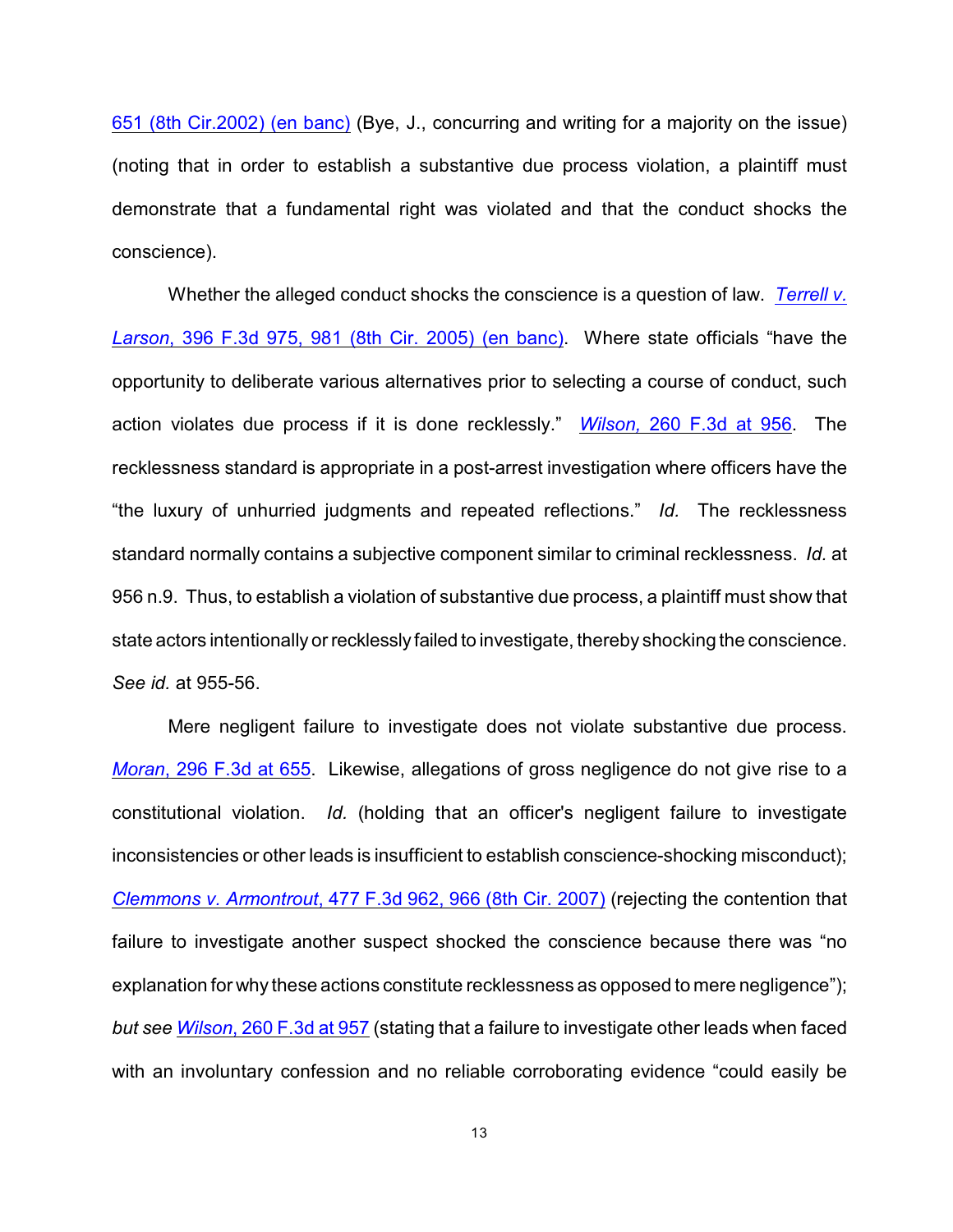described as reckless or intentional."). A motion for summary judgment based on qualified immunity should be denied where the plaintiff has presented evidence, if proven at trial, of reckless or intentional conduct. *Wilson*[, 260 F.3d at 957](http://www.westlaw.com/find/default.wl?rs=CLWP3.0&vr=2.0&cite=260+F.3d+957). The following circumstances have been held to indicate reckless or intentional failure to investigate that shocks the conscience: (1) evidence that the state actor attempted to coerce or threaten the defendant, (2) evidence that investigators purposefully ignored evidence suggesting the defendant's innocence, (3) evidence of systematic pressure to implicate the defendant in the face of contrary evidence. *See Amrine v. Brooks*[, 522 F.3d 823, 833-35 \(8th Cir. 2008\)](http://www.westlaw.com/find/default.wl?rs=CLWP3.0&vr=2.0&cite=522+F.3d+823) (summarizing cases that address the failure to investigate as a substantive due process violation).

The Fifth Amendment right to be free from self-incrimination and the Fourteenth Amendment right to due process are violated when law enforcement officers coerce an involuntary false confession from a suspect. *Wilson*[, 260 F.3d at 952](http://www.westlaw.com/find/default.wl?rs=CLWP3.0&vr=2.0&cite=260+F.3d+952) (noting that "[t]he Supreme Court has long held 'that certain interrogation techniques, either in isolation or *as applied to the unique characteristics of a particular suspect*, are so offensive to a civilized system of justice that they must be condemned under the Due Process Clause of the Fourteenth Amendment.'") (emphasis in original). It was also well established as early as 1960 that psychological methods designed to overbear a suspect's will results in a violation of the constitution. *See id.* A claim that law enforcement officers knowingly used false or unreliable evidence such as a coerced statement against a person in criminal proceedings is also cognizable as a due process claim. *Id.* at 954.

To prevail on a claim of civil rights conspiracy, a plaintiff must establish that: (1) the defendant conspired with others to deprive the plaintiff of constitutional rights; (2) at least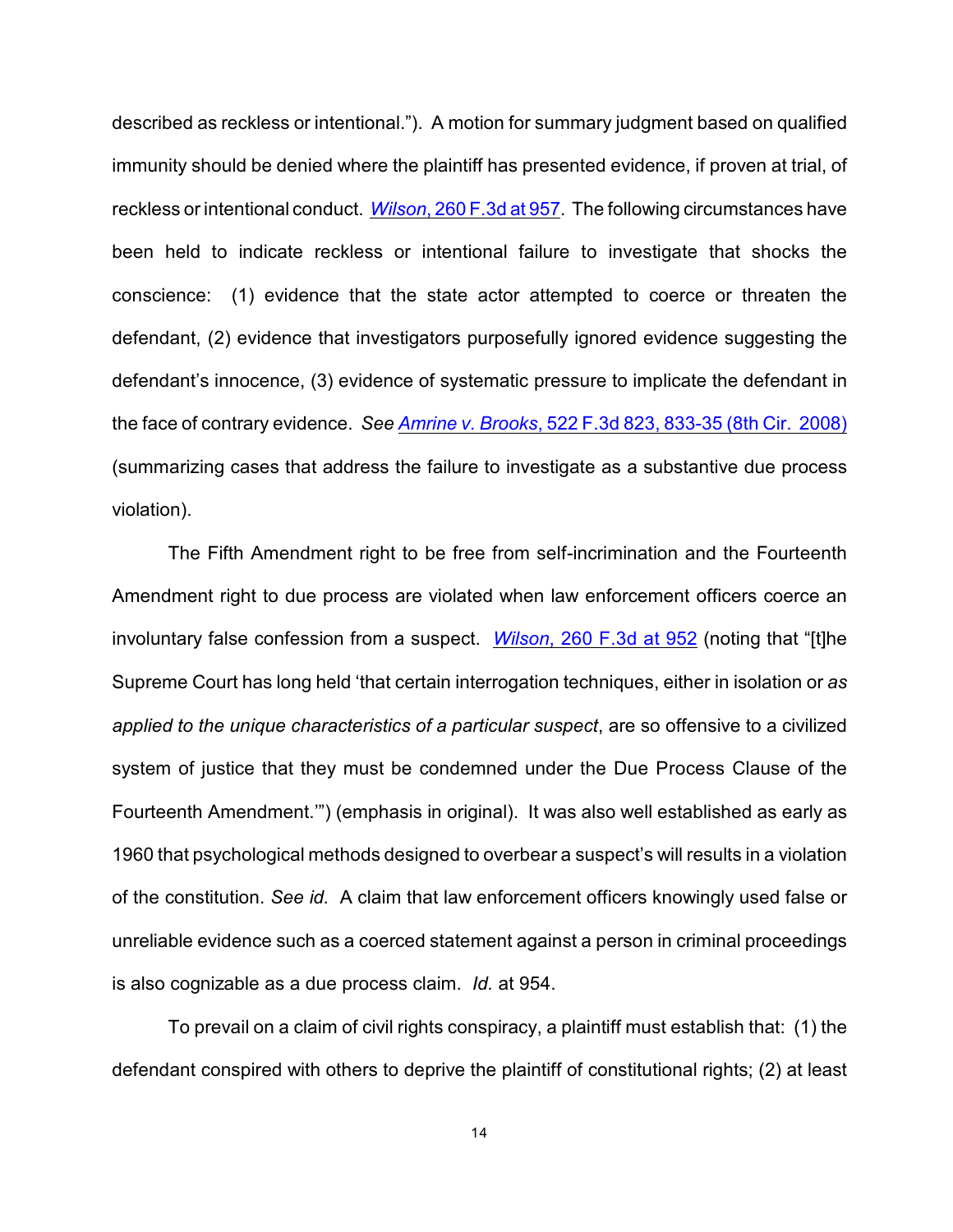one of the alleged co-conspirators engaged in an overt act in furtherance of the conspiracy; and (3) the overt act injured the plaintiff. *White*[, 519 F.3d at 814](http://www.westlaw.com/find/default.wl?rs=CLWP3.0&vr=2.0&cite=519+F.3d+814). The plaintiff is additionally required to prove a deprivation of a constitutional right or privilege in order to prevail on a § 1983 civil conspiracy claim. *Id.* The plaintiff need not show that each participant knew the precise contours of the illegal plan, but need only provide evidence sufficient to support the conclusion that the defendants reached an agreement to deprive the plaintiff of constitutionally guaranteed rights. *Id.* at 816. Because "the elements of a conspiracy are rarely established through means other than circumstantial evidence, . . . summary judgment is only warranted when the evidence is so one-sided as to leave no room for any reasonable difference of opinion as to how the case should be decided." *Id.* (quoting *[Westborough Mall, Inc. v. City of Cape Girardeau](http://www.westlaw.com/find/default.wl?rs=CLWP3.0&vr=2.0&cite=693+F.2d+733)*, 693 F.2d 733, 743 (8th Cir. 1982)). The conspiracy claim should not be taken from the jury if there is evidence from which a reasonable juror could find that the parties reached a "meeting of the minds to withhold exculpatory evidence." *Id.*

"Respondeat superior or vicarious liability will not attach under § 1983." *[City of](http://www.westlaw.com/find/default.wl?rs=CLWP3.0&vr=2.0&cite=489+U.S.+378) Canton v. Harris*[, 489 U.S. 378, 385 \(1989\)](http://www.westlaw.com/find/default.wl?rs=CLWP3.0&vr=2.0&cite=489+U.S.+378). "Liability under section 1983 requires a causal link to, and direct responsibility for, the deprivation of rights." *[Clemmons v. Armontrout](http://www.westlaw.com/find/default.wl?rs=CLWP3.0&vr=2.0&cite=477+F.3d+962)*, 477 [F.3d 962, 967 \(8th Cir. 2007\)](http://www.westlaw.com/find/default.wl?rs=CLWP3.0&vr=2.0&cite=477+F.3d+962) (quotations omitted). To establish personal liability of a supervisory defendant, specific facts of personal involvement in, or direct responsibility for, a deprivation of constitutional rights must be shown. *[Mayorga v. Missouri](http://www.westlaw.com/find/default.wl?rs=CLWP3.0&vr=2.0&cite=442+F.3d+1128)*, 442 F.3d 1128, [1132 \(8th Cir. 2006\)](http://www.westlaw.com/find/default.wl?rs=CLWP3.0&vr=2.0&cite=442+F.3d+1128); *Iqbal*[, 129 S. Ct. at 1949](http://www.westlaw.com/find/default.wl?rs=CLWP3.0&vr=2.0&cite=129+S.Ct.+1949) (noting that the term "supervisory liability" is a misnomer in the context of § 1983 litigation, each government official is only liable for his or her own misconduct). Longstanding Eighth Circuit precedent holds that a supervisor can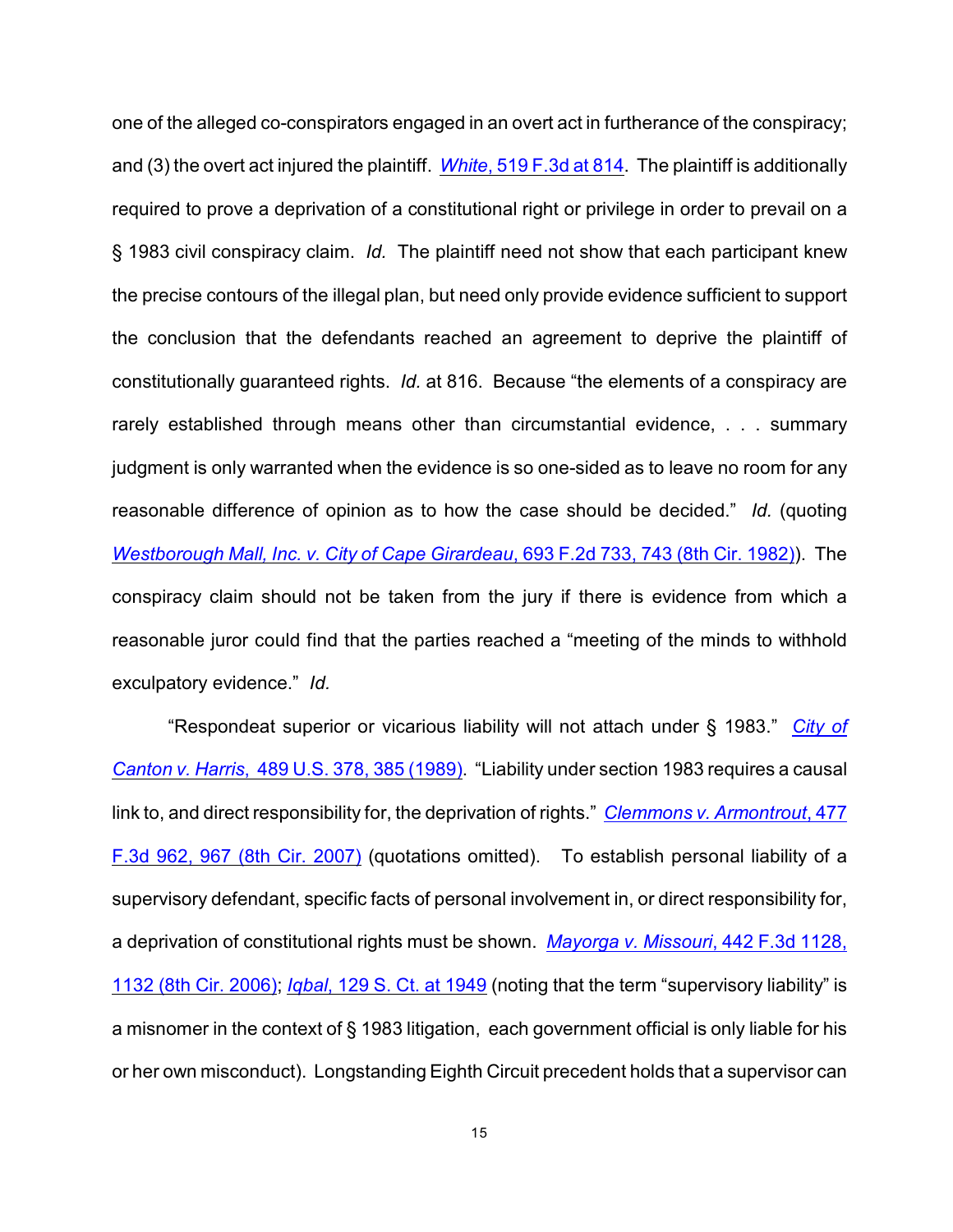be liable for a constitutional violation if he directly participated in the constitutional violation, or if his failure to train or supervise the offending actor caused the deprivation. *[Parrish v.](http://www.westlaw.com/find/default.wl?rs=CLWP3.0&vr=2.0&cite=594+F.3d+993) Ball*[, 594 F.3d 993, 1001 n.1 \(8th Cir. 2010\)](http://www.westlaw.com/find/default.wl?rs=CLWP3.0&vr=2.0&cite=594+F.3d+993). Further, a supervisor may be held individually liable under § 1983 if a failure to properly supervise the offending employee caused a deprivation of constitutional rights. *Andrews v. Fowler*[, 98 F.3d 1069, 1078 \(8th Cir. 1996\)](http://www.westlaw.com/find/default.wl?rs=CLWP3.0&vr=2.0&cite=98+F.3d+1069). The plaintiff must demonstrate that the supervisor was deliberately indifferent to or tacitly authorized the offending acts. *Id.* This requires a showing that the supervisor had notice that the training procedures and supervision were inadequate and likely to result in a constitutional violation. *Id.* A failure to train that is likely to result in constitutional violations has been held to amount to deliberate indifference. *See [Gregory v. City of Louisville,](http://www.westlaw.com/find/default.wl?rs=CLWP3.0&vr=2.0&cite=444+F.3d+725)* 444 [F.3d 725, 754 \(6th Cir. 2006\)](http://www.westlaw.com/find/default.wl?rs=CLWP3.0&vr=2.0&cite=444+F.3d+725) (holding that "widespread officer ignorance on the proper handling of exculpatory materials would have the 'highly predictable consequence' of due process violations").

A municipality may be held liable under § 1983 for a rights violation when either the municipality had an unlawful policy or practice that caused the rights violation, or a municipal "policymaker" directly caused the rights violation. *[Pembaur v. City of Cincinnati](http://www.westlaw.com/find/default.wl?rs=CLWP3.0&vr=2.0&cite=475+U.S.+469)*, 475 U.S. [469, 480 \(1986\)](http://www.westlaw.com/find/default.wl?rs=CLWP3.0&vr=2.0&cite=475+U.S.+469); *[Yellow Horse v. Pennington County](http://www.westlaw.com/find/default.wl?rs=CLWP3.0&vr=2.0&cite=225+F.3d+923)*, 225 F.3d 923, 928 (8th Cir. 2000). A municipality can be held "liable under 42 U.S.C. § 1983 for constitutional violations resulting from its failure to train municipal employees." *City of Canton*[, 489 U.S. at 380](http://www.westlaw.com/find/default.wl?rs=CLWP3.0&vr=2.0&cite=489+U.S.+380); *Turney*, 375 F.3d at 762 (noting that "failure to properly train employees is one way in which an entity can exhibit deliberate indifference toward the rights of others.").

States and arms of the state possess sovereign immunity from suits. *[Alden v. Maine](http://www.westlaw.com/find/default.wl?rs=CLWP3.0&vr=2.0&cite=527+U.S.+706)*, [527 U.S. 706, 713 \(1999\)](http://www.westlaw.com/find/default.wl?rs=CLWP3.0&vr=2.0&cite=527+U.S.+706); *Dodd v. Jones*[, 623 F.3d 563, 569 \(8th Cir. 2010\)](http://www.westlaw.com/find/default.wl?rs=CLWP3.0&vr=2.0&cite=623+F.3d+563) (holding that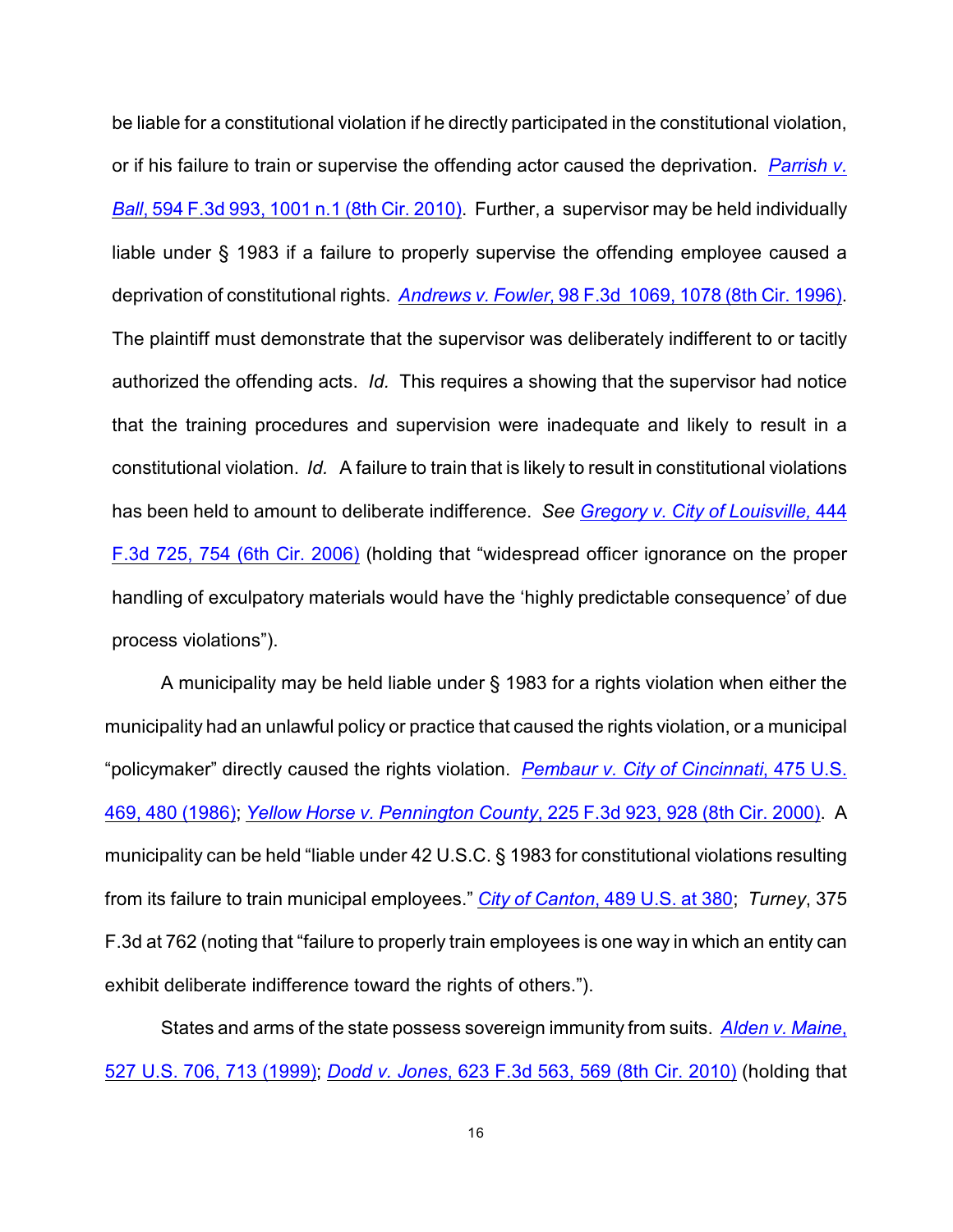a claim against a highway patrol officer in his official capacity is a claim against the state highway patrol which is entitled to sovereign immunity as an arm of the state). The Supreme Court "has repeatedly refused to extend sovereign immunity to counties." *[Northern Ins. Co.](http://www.westlaw.com/find/default.wl?rs=CLWP3.0&vr=2.0&cite=547+U.S.+189) [of New York v. Chatham County, Ga.](http://www.westlaw.com/find/default.wl?rs=CLWP3.0&vr=2.0&cite=547+U.S.+189)*, 547 U.S. 189, 193 (2006). The only immunities available to a defendant in an official-capacity action are those that the governmental entity possesses. *Hafer v. Melo*[, 502 U.S. 21, 25 \(1991\)](http://www.westlaw.com/find/default.wl?rs=CLWP3.0&vr=2.0&cite=502+U.S.+21). However, if a state official is named as a defendant instead of the state or one of its agencies, the state officer is subject to suit under the doctrine announced in *Ex Parte Young*[, 209 U.S. 123, 159-60 \(1908\)](http://www.westlaw.com/find/default.wl?rs=CLWP3.0&vr=2.0&cite=209+U.S.+123). *[Nix v.](http://www.westlaw.com/find/default.wl?rs=CLWP3.0&vr=2.0&cite=879+F.2d+429) Norman*[, 879 F.2d 429, 432 \(8th Cir. 1989\)](http://www.westlaw.com/find/default.wl?rs=CLWP3.0&vr=2.0&cite=879+F.2d+429); *see also [Larson v. Kempker](http://www.westlaw.com/find/default.wl?rs=CLWP3.0&vr=2.0&cite=414+F.3d+936)*, 414 F.3d 936, [939-40 & n.3 \(8th Cir. 2005\)](http://www.westlaw.com/find/default.wl?rs=CLWP3.0&vr=2.0&cite=414+F.3d+936) (dismissal on ground of immunity not warranted where the defendants were sued in individual capacity). Although the Eleventh Amendment bars suits by private parties "seeking to impose a liability which must be paid from public funds in the state treasury," courts may order injunctions to prevent or to remedy a state officer's conduct and "may also award a wide range of prospective relief 'which serves to bring an end to a present violation of federal law . . . even though accompanied by a substantial ancillary effect on the state treasury.'" *Larson,* [414 F.3d at 940](http://www.westlaw.com/find/default.wl?rs=CLWP3.0&vr=2.0&cite=414+F.3d+940) (quoting *[Edelman v. Jordan](http://www.westlaw.com/find/default.wl?rs=CLWP3.0&vr=2.0&cite=415+U.S.+651)*, 415 U.S. 651, [663 \(1974\)](http://www.westlaw.com/find/default.wl?rs=CLWP3.0&vr=2.0&cite=415+U.S.+651)).

## **B. Analysis**

The court finds the materials submitted in support of and in opposition to the motions for summary judgment show that there are disputes of fact on many material issues. There has been a showing that evidence was fabricated. The extent of these defendants' knowledge of, or complicity in, that act is a question of fact for the jury. The plaintiff has also produced evidence that the defendants concealed evidence and that defendant law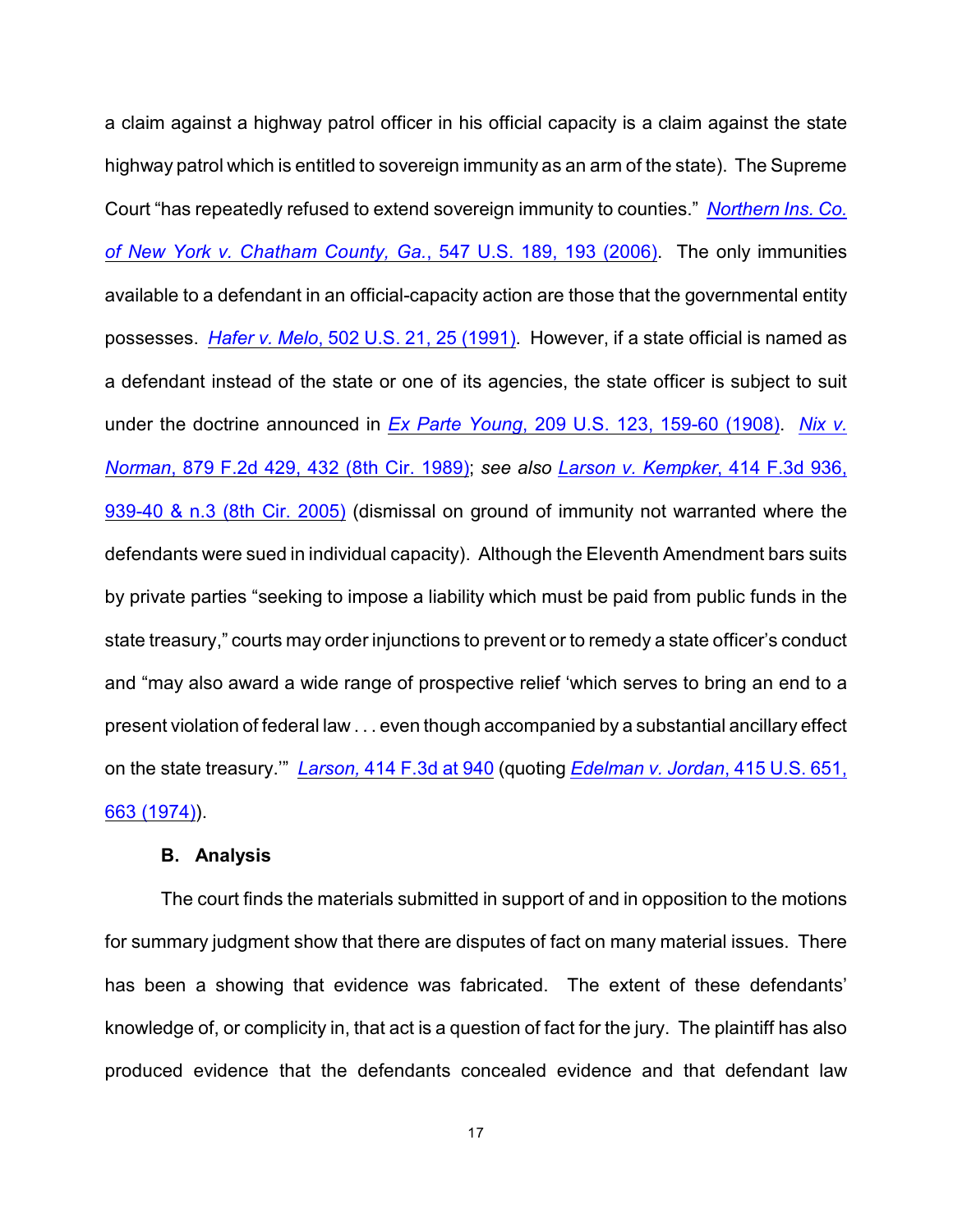enforcement officers subjected suspects to coercive questioning in order to produce false evidence against the plaintiff. Further, there is evidence that suggests the defendants provided incomplete and misleading information to the prosecutor. Viewing the evidence in the light most favorable to the plaintiff, the court finds that the plaintiff has presented evidence from which a reasonable juror could infer that the defendants intentionally, or in bad faith, failed to disclose exculpatory material or deliberately withheld exculpatory information that prevented the prosecutor from complying with obligations under *Brady v. Maryland*.

There is also evidence that, if believed, would tend to show that a reasonably well-trained officer would have known that there was no arguable probable cause to arrest the plaintiff. Evidence that the defendants failed to investigate other leads has also been produced. Whether that conduct was merely negligent or rose to the level of recklessness is also a question for the jury.

Moreover, there is evidence of a coerced confession and failure to inform the prosecutor of a recantation. There is some dispute about whether or when the defendants knew or should have known of the plaintiff's mental deficiencies. The court cannot state as a matter of law that the facts, viewed in the light most favorable to the plaintiff, do not shock the conscience so as to amount to a due process violation.

The individual defendants are not entitled to qualified immunity for their actions because the plaintiff has alleged the deprivation of federally-protected rights that were clearly established at the time of the investigation. The plaintiff has refuted the affidavits and depositions propounded by the defendants in support of their motions with evidence that challenges the credibility of the witnesses. There is considerable dispute about whether and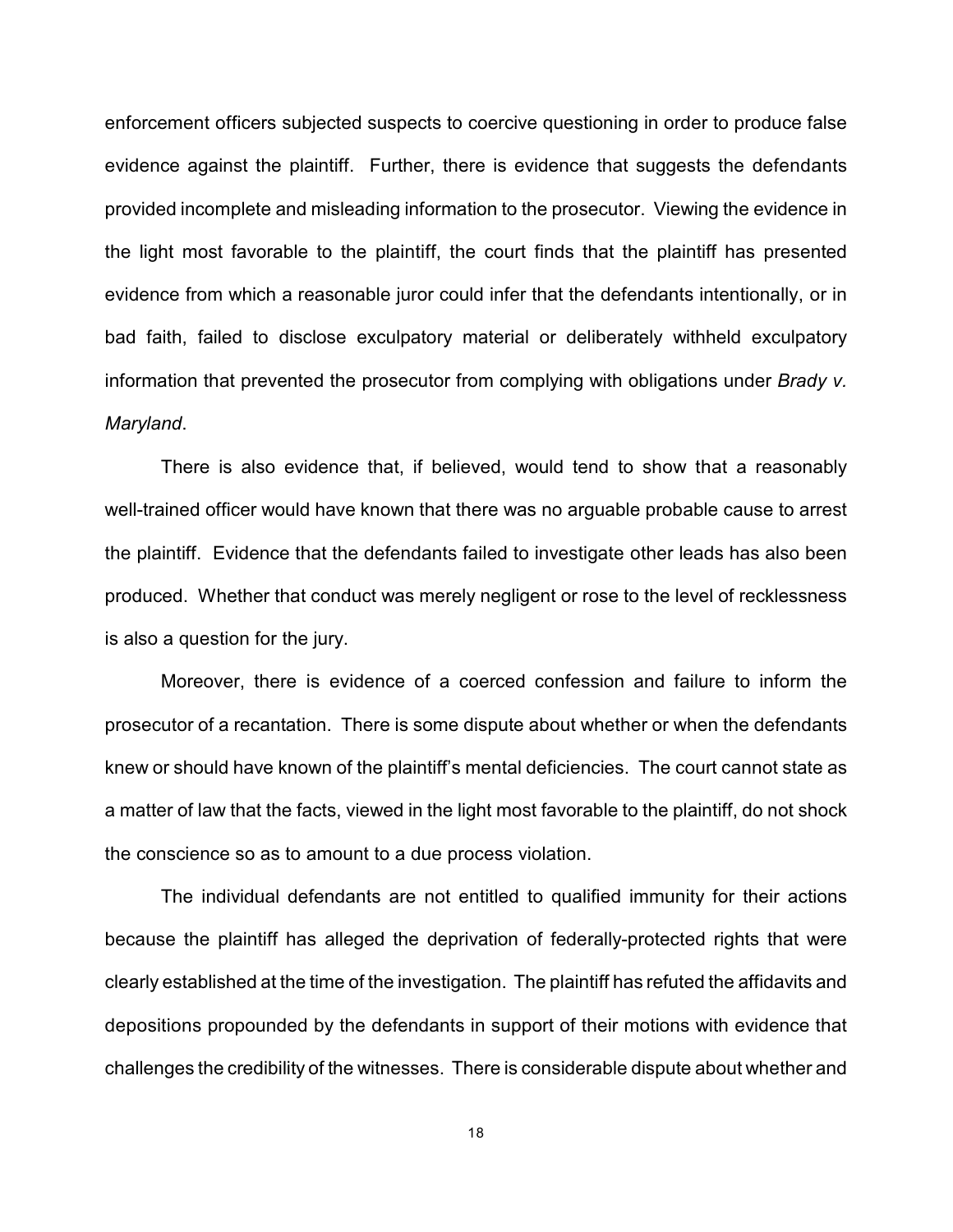when the defendants became aware of evidence or information that cleared the plaintiff and whether the training and/or supervision of the investigating officers was adequate. The plaintiff has submitted evidence from which a jury could infer that Dunning's failure to train, supervise, and discipline the employees of the Douglas County Crime Scene Investigation Division, including defendant Kofoed, contributed to the evidence fabrication and resulted in the concealing of evidence from the plaintiff, his counsel and the prosecutor. The inconsistencies in the voluminous materials submitted by both parties shows that the resolution of these issues involve credibility assessments. Accordingly, the court finds that the evidence on the whole shows there are genuine issues of material fact.

The qualified immunity defenses asserted by the defendants do not present "neat abstract issues of law," but involve disputes on material predicate facts. The pre-existing law governing seizures and arrests under the Fourth Amendment and interrogations and disclosure of exculpatory materials under the Fifth Amendment is clearly established and not generally in dispute. What is at issue is whether the actions of these defendants rose to the level of unconstitutional conduct.

The court further finds that Nebraska State Patrol Officers William Lambert and Charles O'Callaghan, are entitled to sovereign immunity in their official capacities. That finding is of little consequence, however, since they have also been sued in their individual capacities. Similarly, the plaintiff's action seeks injunctive relief and therefore is not subject to dismissal the ground of sovereign immunity.

The court rejects the defendants' arguments that the plaintiff has no claim for a constitutional violation because he was not subjected to a trial as contrary to law. Further, the prosecutor's decision to charge the plaintiff will not shield the defendants from liability for